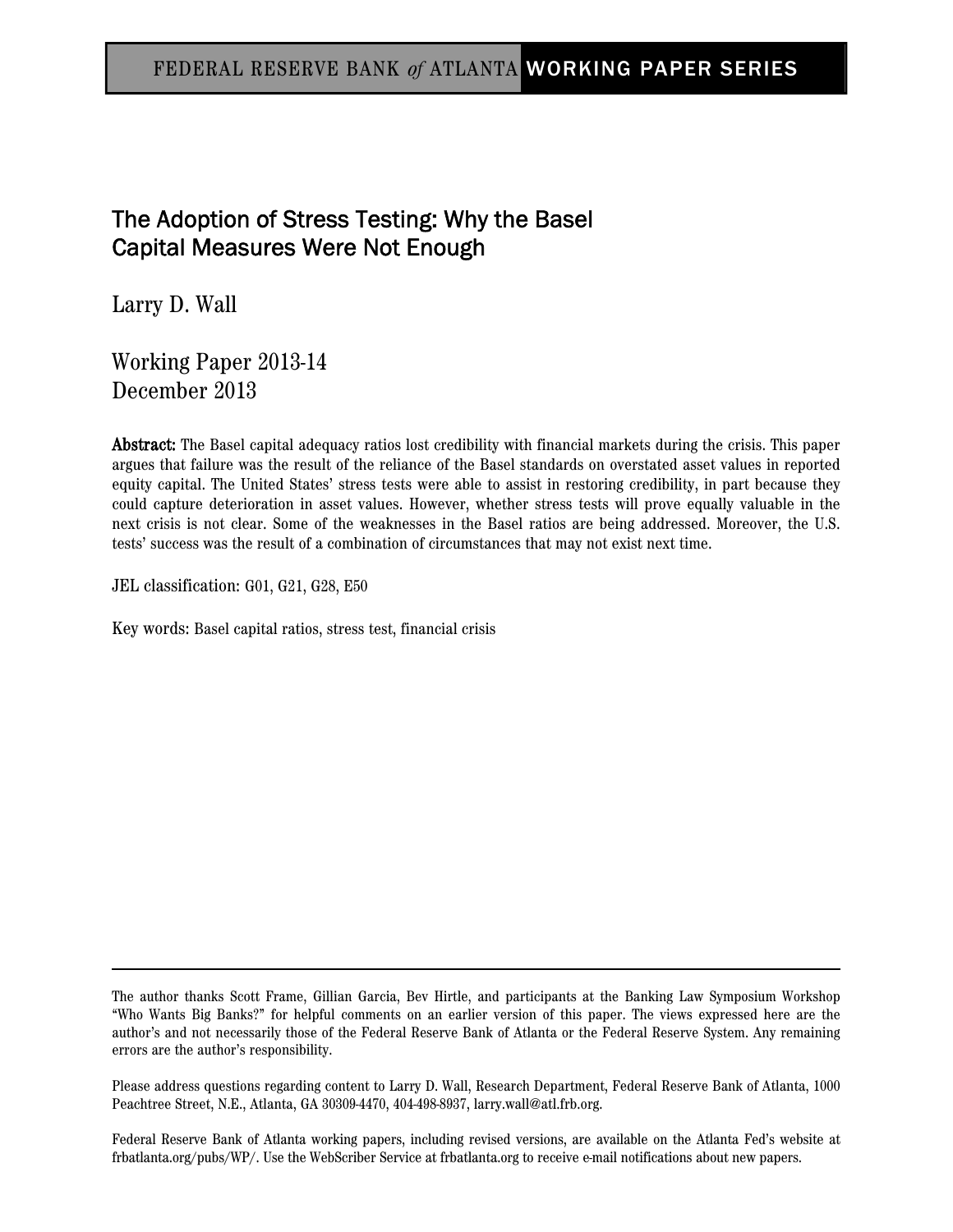## **The Adoption of Stress Testing Why the Basel Capital Measures Were Not Enough**

## **1. Introduction**

Prior to the financial crisis that started in 2007, bank supervisors in the developed world had invested enormous resources in developing and implementing the capital adequacy requirements as one of their primary prudential regulatory tool. These efforts have been most evident internationally in the capital adequacy accords of the Basel Committee on Banking Supervision (BCBS). The first of these accords, widely known as Basel I, was released in July 1988 with the expectation that it would be fully implemented no later than the end of 1992 for internationally active banks  $(BCBS)$ .<sup>[1](#page-18-0)</sup> A more sophisticated system of measuring capital adequacy, called Basel II, was issued in June [2](#page-18-1)004.<sup>2</sup>

Yet when tested by the financial crisis that started in 2007, the Basel approaches (I and II) to capital adequacy were not enough to sustain depositor and investor confidence in many large banking organizations. To be sure, the problem was not that investors lost confidence in banks because the they were reporting low Basel capital ratios. Furlong<sup>[3](#page-18-2)</sup> shows that large U.S. bank holding companies (BHCs) consistently reported tier one capital ratios above 8 percent on average throughout 2007 and 2008 (versus Basel tier one requirements of four percent). Haldane<sup>[4](#page-18-3)</sup> finds similar results for a sample of large, internationally important financial firms in the U.S. and Europe.<sup>[5](#page-18-4)</sup> Nevertheless, many globally important financial firms failed or required extraordinary assistance from their respective governments during the crisis including Bear Stearns, Lehman Brothers, American International Group (AIG), Royal Bank of Scotland, Dexia, Lloyds and Fortis.<sup>[6](#page-18-5)</sup>

After the widespread runs that followed the failure of Lehman Brothers, the U.S. authorities turned to stress tests as a way of addressing market concerns about capital adequacy.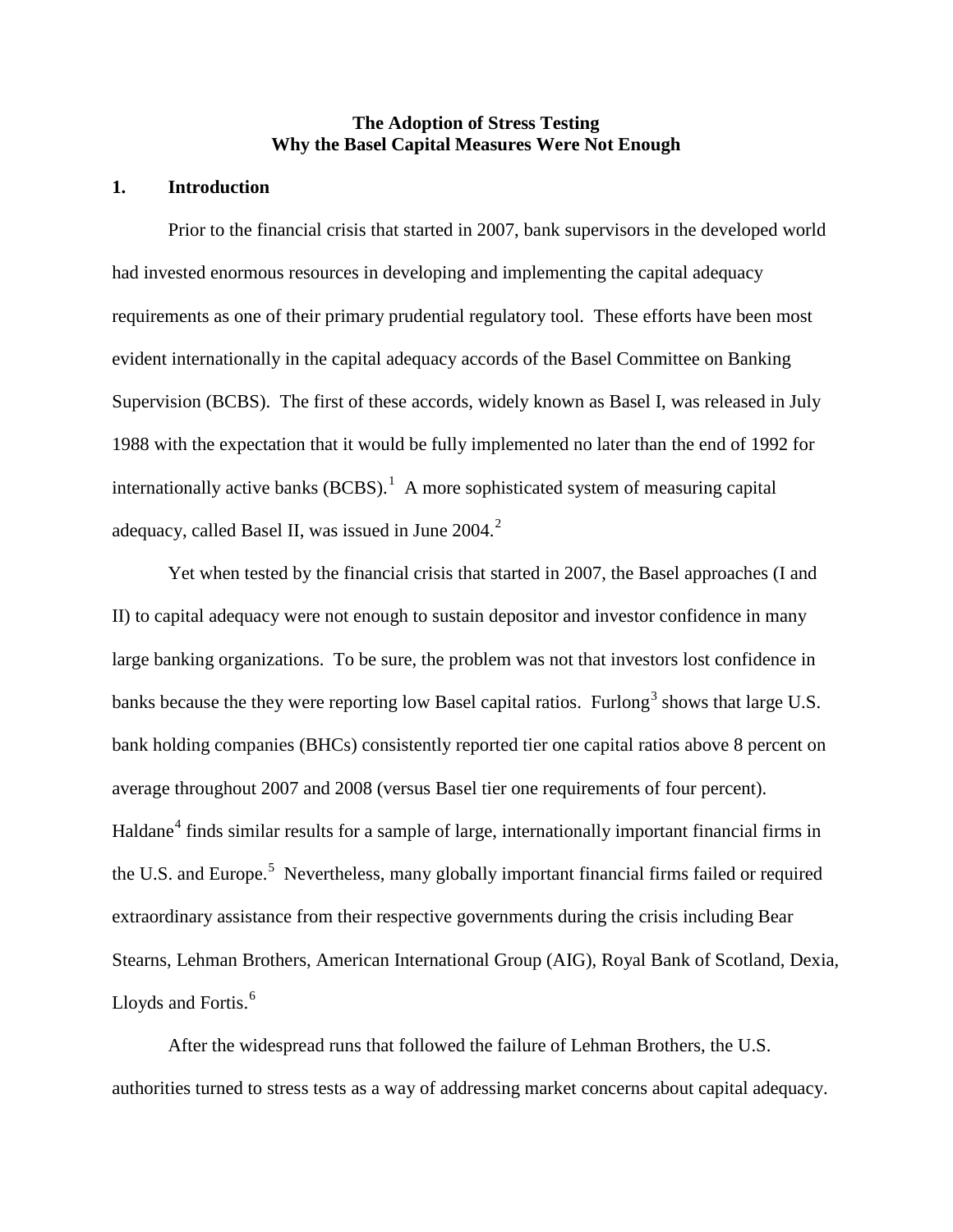The U.S. Supervisory Capital Assessment Program (SCAP) subjected the country's 19 largest BHCs to a stress test. BHCs under SCAP were required to evaluate the adequacy of their capital against a "severely adverse" scenario and they were expected to retain sufficiently high capital ratios throughout the scenario to be able to continue lending to creditworthy customers. BHCs that did not pass the test were required to either issue additional capital to investors or accept a capital injection from the federal government that came with various restrictive requirements.<sup>[7](#page-19-0)</sup> SCAP appears to have been a success as market concerns about BHC's financial conditions were reduced and BHCs increased their capital ratios.<sup>[8](#page-19-1),[9](#page-19-2)</sup>

The purpose of this paper is to evaluate what the stress tests did that the Basel ratios did not do, and to examine whether stress tests are likely to serve a similar purpose in the future. The next subsection begins this analysis by providing a brief historical summary of capital regulation to set the stage. The third section explains why the Basel ratios were not enough and how stress tests addressed Basel's inadequacy. The fourth section examines the likelihood that stress tests will be called upon to perform a similar role in the future. The last section provides some concluding remarks.

#### **2. A brief history of capital regulation**

Bank supervisors have long use ratios to evaluate the capital adequacy of their banks.<sup>10</sup> In the United States after World War II, the federal bank regulatory agencies did not issue regulations setting minimum capital requirements but rather used a variety of ratios as a part of the supervisory process. However, Marcus<sup>[11](#page-19-4)</sup> argues that absent minimum regulatory requirements the supervisors used these ratios to judge banking organizations against their peers. As a consequence, although U.S. supervision generally succeeded in keeping individual banking organizations from reducing their capital ratios below their peers, it was ineffective in preventing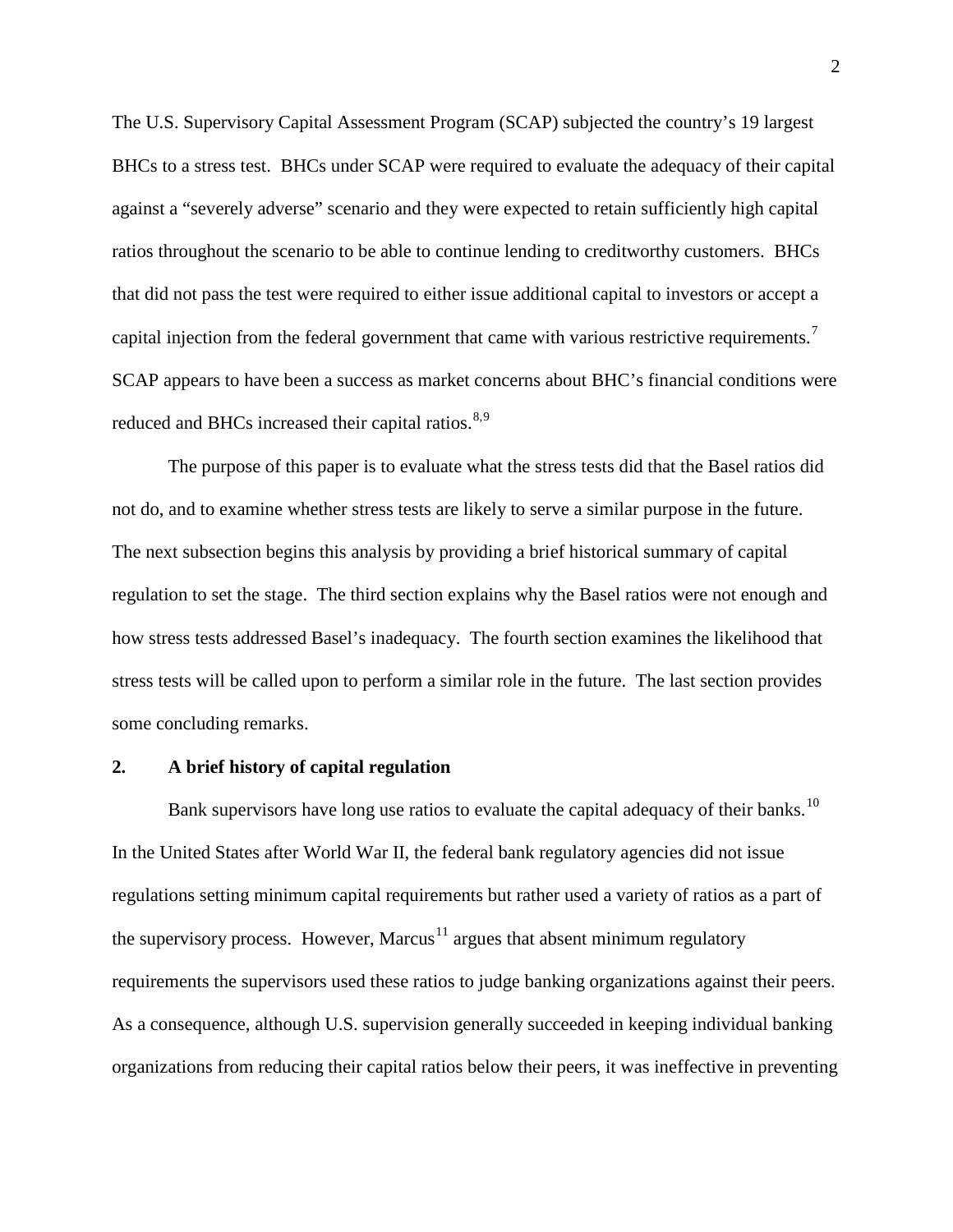widespread declines in capital ratios. In response to these declines, the U.S. entered the modern era of capital regulation by adopting numeric requirements based on a simple leverage ratio in 1981.<sup>[12](#page-20-0)</sup> However, the U.S. measure which equally weighted assets was, in the words of Kapstein,<sup>[13](#page-20-1)</sup> "hopelessly simplistic" relative to several other G-10 countries including Belgium, France and Germany.

This section provides a brief summary of the procedures followed to measure capital adequacy in the Basel ratios and stress tests.

#### **2.1. Basel Capital Accords**

The first step towards Basel I standards came as U.S. supervisors noted the weaknesses in the leverage ratio and started looking at the more risk sensitive measures used in several G-10 countries. The U.S. then worked on its own and in coordination with increasing numbers of supervisors in other developed countries to reach agreement on a common capital standard.<sup>[14](#page-20-2)</sup> International agreement was reached by the  $BCBS<sup>15</sup>$  $BCBS<sup>15</sup>$  $BCBS<sup>15</sup>$  on July 15, 1988. The 1988 agreement, now commonly referred to as Basel I, set requirements for the ratios of tier one capital to risk weighted assets (RWA) and of total (Tier 1 plus Tier 2) capital to RWA. Tier one capital consists primarily of common and perpetual preferred equity whereas tier 2 included items such as general loan-loss allowances, hybrid capital instruments and subordinated debt. RWA was calculated by classifying assets into one of five categories based on their relative credit risk, assigning each category a risk weighting that ranged from zero percent to one hundred percent, multiplying the assets by their risk weights and then summing the weighted assets.

Basel I's crude measurement of credit risk in the banking book discouraged the accumulation of low risk loans to the private sector while encouraging banks to take risks that were underweighted by the standards. Concerns about these distortions led to the issuance of the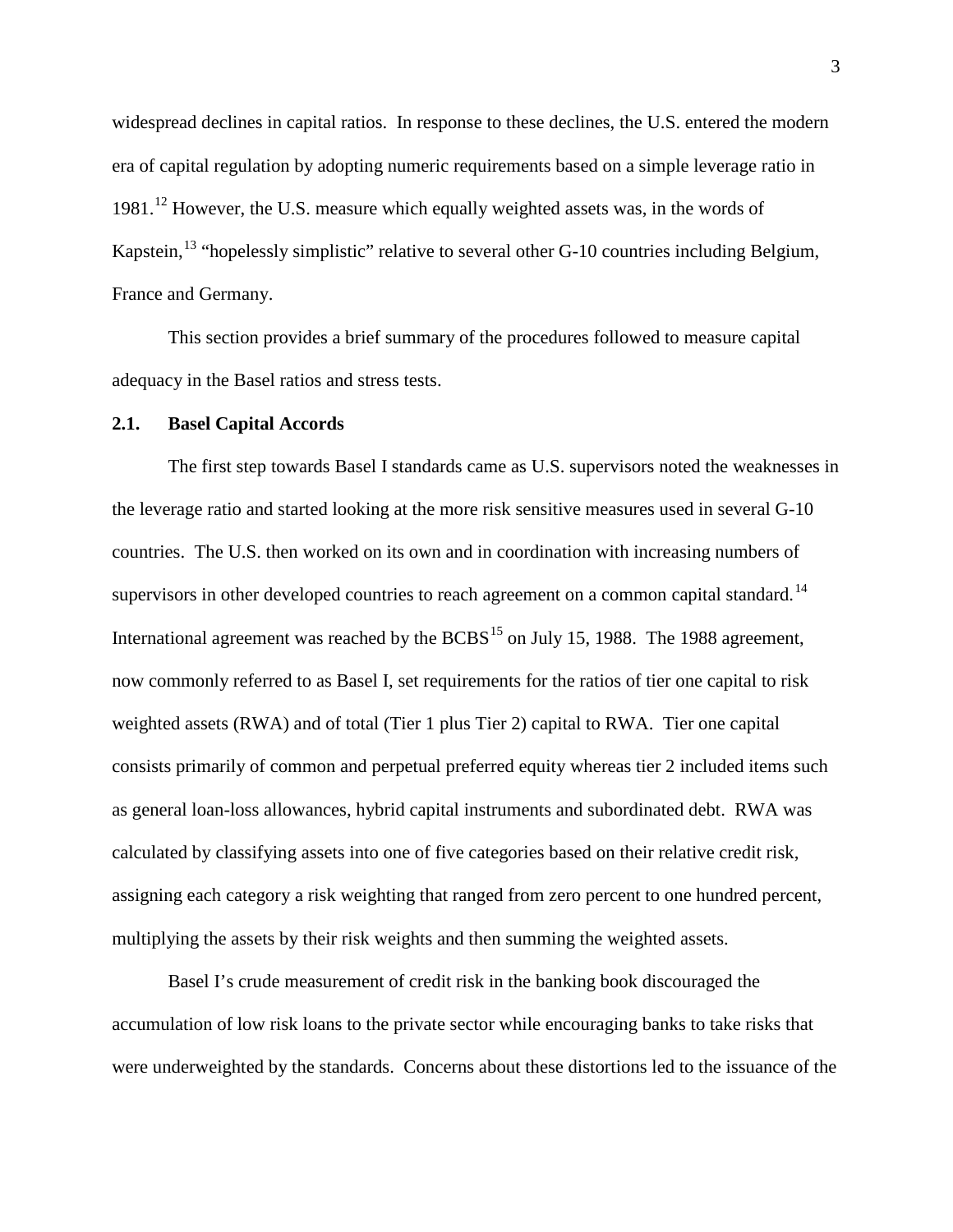BCBS<sup>[16](#page-20-4)</sup> publication of "International Convergence of Capital Measurement and Capital Standards: A Revised Framework," more commonly known as Basel II.

Basel II contains three parts or "pillars." Pillar 1 provides the methodologies for calculating risk-based capital ratios. Pillar 2 deals with additional discretionary supervisory tools to address risks and other concerns not covered in Pillar 1. Pillar 3 is intended to enhance market discipline by requiring increased risk disclosure.

Pillar 1 provides banks with three different ways to risk weight their assets: standardized, foundation internal ratings based approach (foundation IRB) and the advanced IRB. The standardized approach is like Basel I in that it assigns assets to different buckets and then assigns a fixed weight to each of the buckets. The foundation IRB requires banks to provide their own estimates of the probability of default (PD) for each asset class and enter this into supervisory formulas to obtain the risk weight. The advanced IRB expands the set of parameters estimated by the bank to include not only probability of default, but also exposure at default (EAD), loss given default (LGD) and effective maturity (M). The supervisors would then supply a formula including an assumed loss correlation to risk weight each exposure. Banks that wanted to use either of the IRB approaches were required to obtain prior supervisory approval of their models for estimating the parameters.

In light of the problems revealed by the global financial crisis that started in 2007, the BCBS reviewed the Basel II standards looking at areas where the standards may have underweighted risk. This review led to a comprehensive revision called Basel III being issued by the  $BCBS<sup>17</sup>$  $BCBS<sup>17</sup>$  $BCBS<sup>17</sup>$  in December 2010. Basel III introduced several changes, including new limitations on the instruments that qualify as capital, enhanced risk coverage, the adoption of a new leverage requirement, countercyclical capital buffers, and new minimum liquidity standards. Given the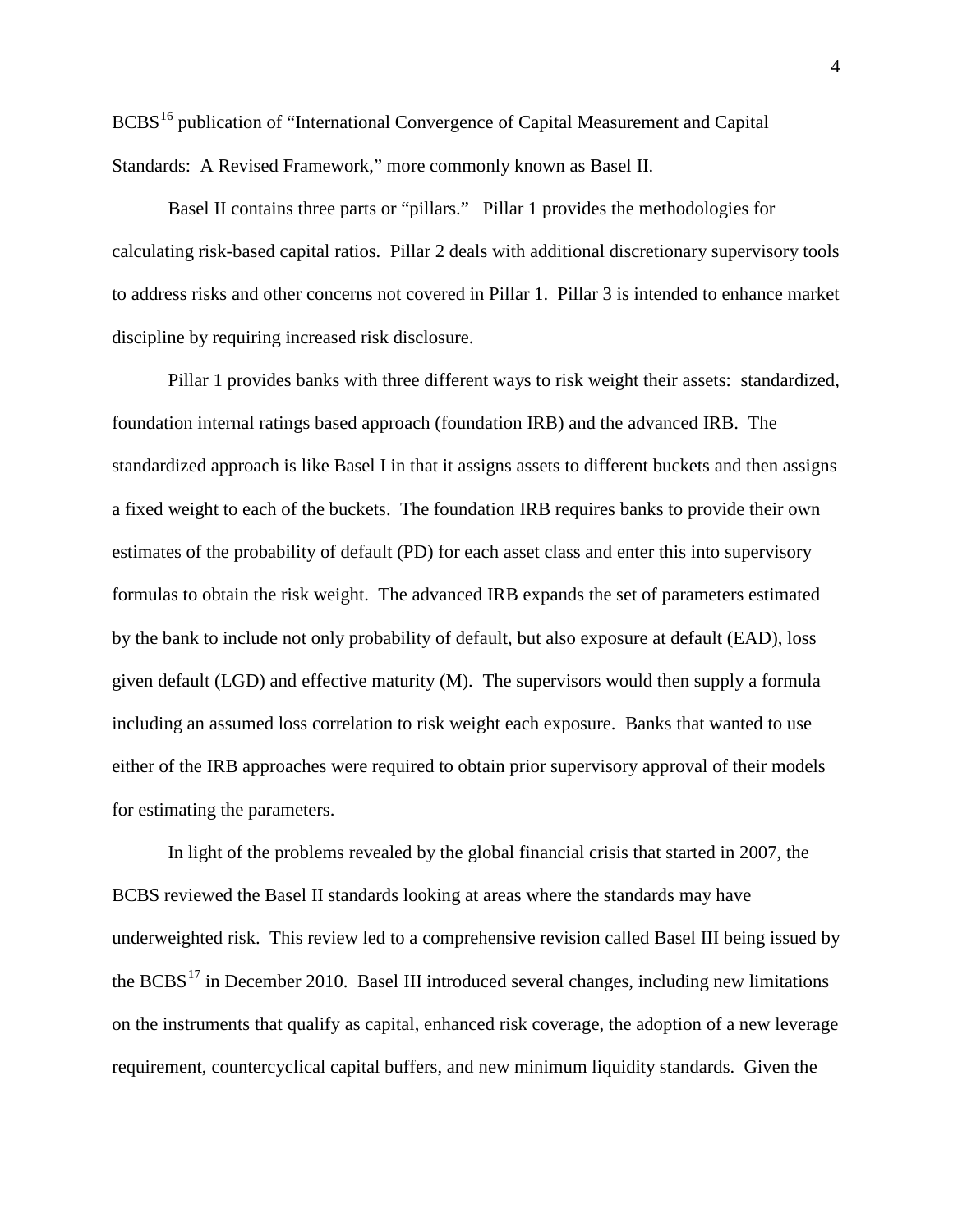magnitude and variety of the changes, the various new requirements are being phased in over several years.

# **2.2. Brief history of Stress testing**

Committee on the Global Financial System (CGFS)<sup>[18](#page-20-6)</sup> describes stress testing as "generic term describing various techniques used by financial firms to gauge their potential vulnerability to exceptional but plausible events." Stress testing was incorporated into the market risk amendment to Basel I with the  $BCBS<sup>19</sup>$  $BCBS<sup>19</sup>$  $BCBS<sup>19</sup>$  requirement that firms using internal models must have a "rigorous and comprehensive stress testing program" for the risks in their trading books. CGFS followed this up with two subsequent surveys CFGS  $.^{20,21}$  $.^{20,21}$  $.^{20,21}$  These surveys by CFGS found that large banks were conducting their own stress tests but that these tests were largely limited to the banks' trading books.

#### **2.2.1. Supervisory stress tests in the United States**

The role of stress tests as measures of individual bank's capital adequacy took a dramatic change with the February 10, 2009 with the announcement by U.S. Treasury Secretary Geithner<sup>[22](#page-20-10)</sup> that the largest U.S. BHCs would be required to undergo a supervisory stress test. This stress test came to be known as the Supervisory Capital Assessment Program (SCAP) and was applied to the 19 largest U.S. owned bank holding companies (BHCs).<sup>23</sup> The Board of Governors of the Federal Reserve System  $(BOGFRS)^{24}$  $(BOGFRS)^{24}$  $(BOGFRS)^{24}$  describes the tests as "a forward looking exercise designed to estimate losses, revenues, and reserve needs for BHCs in 2009 and 2010 under two macroeconomic scenarios, including one that is more adverse than expected." The Federal Reserve provided baseline and more adverse scenarios for unemployment, GDP growth and national home price changes. BHCs took the details of their portfolios and their own stress test models to estimate for each scenario the following: (a) pre-provision net revenue, (b)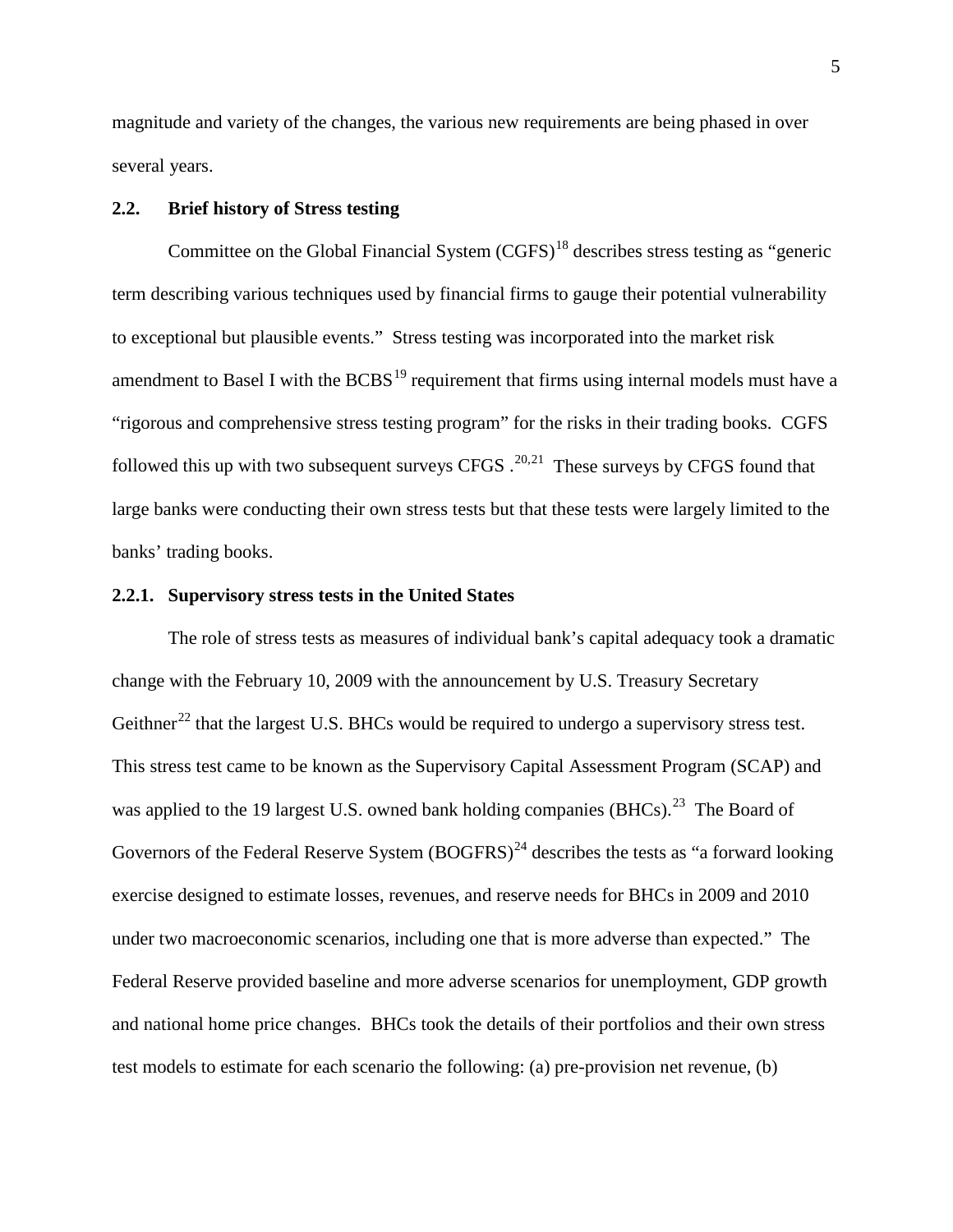expected losses in 12 loan categories, (c) expected losses in their available for sale (AFS) and held to maturity (HTM) securities portfolios and (d) in some cases the losses in their trading portfolios. These estimates were then subject to review and revision by the supervisors using newly developed supervisory models.

The BHCs subject to SCAP were expected to maintain capital levels in excess of regulatory requirements at the end of the eight quarter horizon. Those BHCs that fell short of this standard were required to issue new capital; they could not meet the standards by shrinking their portfolios. The result of the exercise was that 10 of the 19 BHCs needed to raise an aggregate of \$185 billion in Tier 1 common capital.<sup>25</sup> These 10 BHCs were given an opportunity to do so in private markets, but those that did not raise the funds privately were required to accept a capital injection by the U.S. government through the Capital Purchase Program of the Troubled Asset Relief Program (TARP). Only one of these banks, GMAC, was unable to raise additional capital or improve the quality of their existing capital without government assistance. $^{26}$  $^{26}$  $^{26}$ 

The Federal Reserve and other U.S. bank supervisors have also run stress tests as a part of the Comprehensive Capital Analysis and Review (CCAR) in 2011,<sup>[27](#page-20-15)</sup> 2012,<sup>[28](#page-20-16)</sup> and 2013.<sup>29</sup> CCAR includes stress tests using supervisory supplied scenarios; stress tests using BHC supplied scenarios, and an analysis of the adequacy of each BHC's capital planning process. As a part of the CCAR, the covered institutions each submitted their capital distribution plans (dividend payments and stock repurchases) for Federal Reserve approval. BHCs whose initial plans were rejected by the Federal Reserve in 2011 and 2012 were not allowed to increase their capital distributions. In order to pass the stress test, each BHC had to maintain capital above the existing minimum regulatory minimums and a tier 1 common ratio of 5 percent on a pro forma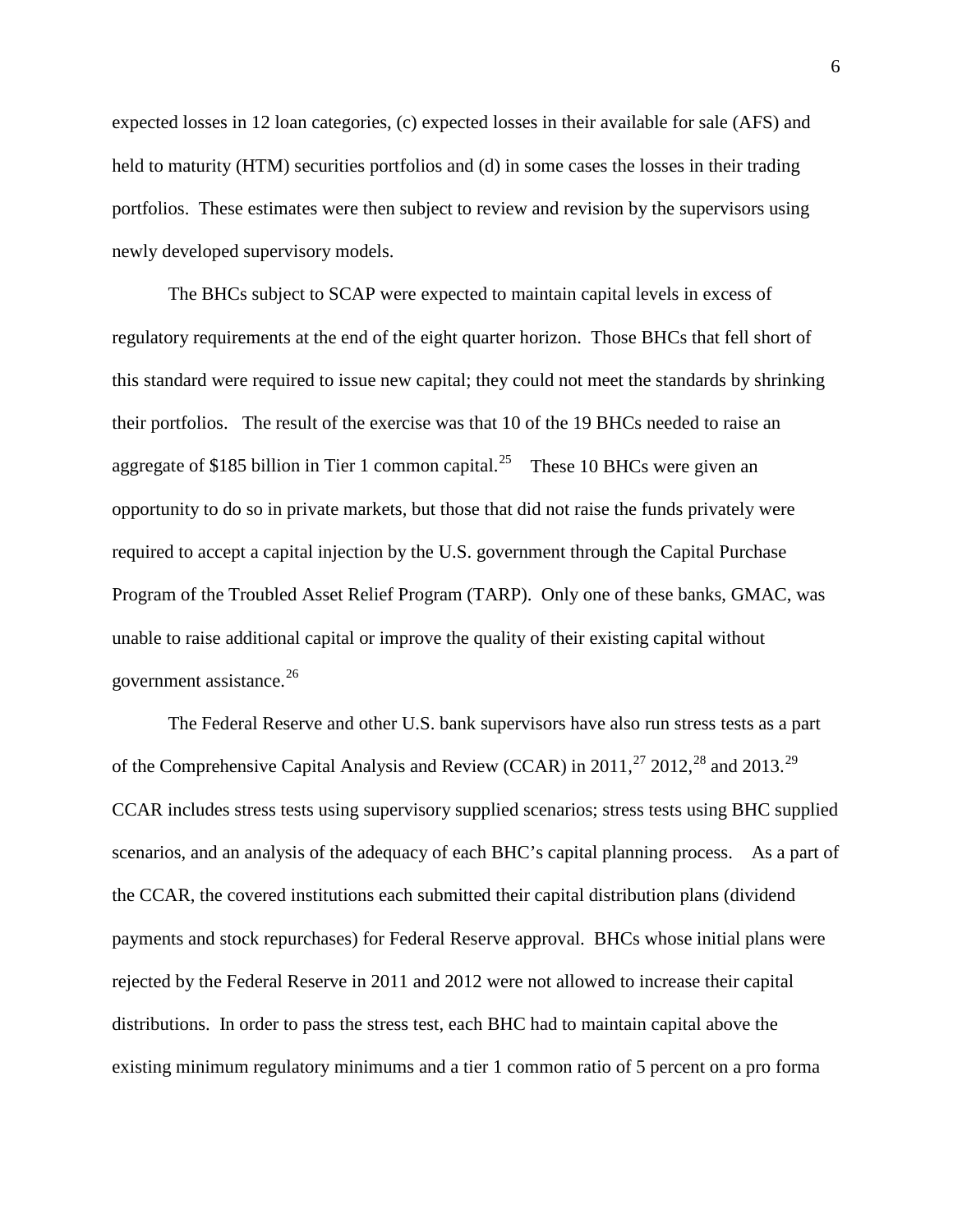basis throughout the planning horizon. Additionally, the CCAR exercises require BHCs to report their ability to meet the Basel III capital requirements. For the 2012 exercise the BOGFRS<sup>[30](#page-20-18)</sup> states that they BHCs were required to show they could "achieve readily and without difficulty" the ratios required by Basel III.

Although banks were not required to issue new capital as a result of the CCAR exercises, the Federal Reserve "objected to" (effectively blocked) some BHCs plans for increased capital distributions in the 2011, 2012 and 2013 exercises. The Federal Reserve did not provide BHC specific disclosures in the 2011 CCAR results but Bank of America Corporation publicly disclosed that the Federal Reserve had objected to its plans.<sup>31</sup> The Federal Reserve did provide more information about 2012 and 2013 CCAR results. The Federal Reserve reported that it objected to the capital distribution plans of four BHCs in  $2012^{32}$  $2012^{32}$  $2012^{32}$  and two BHCs in  $2013$ .<sup>[33](#page-20-21)</sup>

The set of BHCs subject to mandatory stress testing and capital planning was expanded in 2012 to include all domestically owned BHCs with assets greater than \$50 billion. However, these additional nine BHCs were analyzed under a less rigorous Capital Plan Review or CapPR because these BHCs were smaller and lacked the stress testing experience of the larger CCAR BHCs.<sup>[34](#page-20-22)</sup> Also, in 2012 the Federal Reserve formalized its guidance in the form of revisions to Regulation YY.<sup>[35](#page-20-23)</sup>

Finally, the Dodd-Frank Act has made stress testing a permanent part of the supervisory evaluation of large bank's capital adequacy. Section 165 of the Dodd-Frank requires the Board of Governors to conduct annual stress tests with three sets of scenarios (baseline, adverse and severely adverse). Additionally large BHCs are required to conduct their own semiannual stress tests.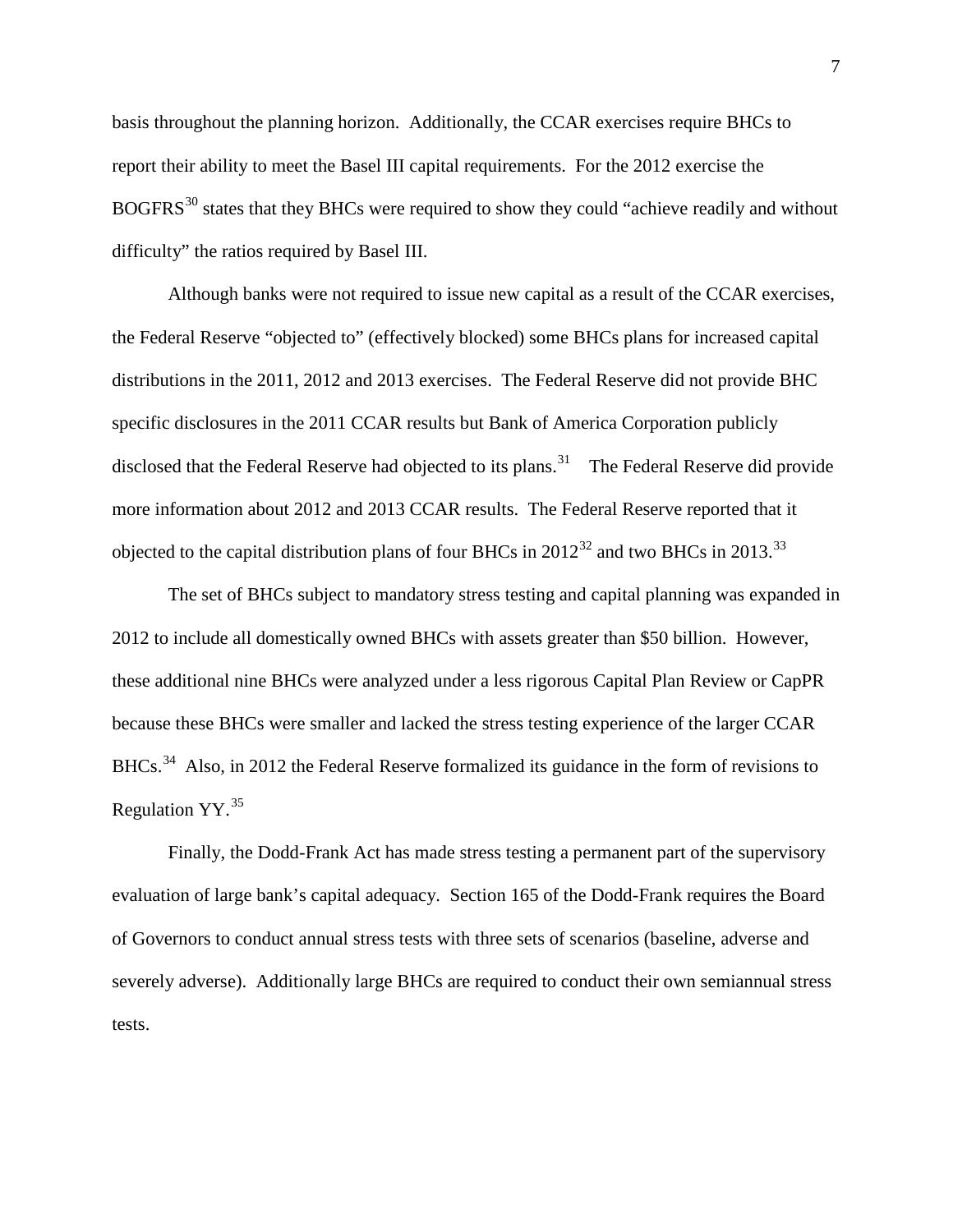#### **2.2.2. European Union Experience**

Many European countries also ran a stress test in 2009 using a common scenario and guidelines developed by the Committee of European Banking Supervisors (CEBS). However, the CEBS<sup>[36](#page-20-24)</sup> announcement of the test explicitly stated that the evaluation of banks' capital adequacy remained the province of national supervisors and this test was only intended to assess the resilience of the European financial system. The subsequent announcement of the results by CEBS<sup>[37](#page-20-25)</sup> only provided overall results for the sample of 22 major banking but it also stated that no bank would see its Tier 1 ratio fall under 6% under the adverse scenario.

The following year, CEBS conducted another EU wide stress test where individual bank results were released. The 2010 stress test was expanded to 91 European banks with only seven of these banks failing to pass the test and these seven banks were expected to raise only  $\epsilon$ 3.5 billion.<sup>38</sup> However, one of the key stresses facing European banks in 2010, the threat of a sovereign default, was deliberately understated by the structure of the tests which required banks to recognize potential losses on bonds in their trading books but not in their banking book.<sup>[39](#page-20-27)</sup> Four months after the announcement of the results of the 2010 CEBS stress test, Allied Irish Banks and Bank of Ireland failed even though both had passed the stress test.<sup>[40](#page-20-28)</sup> Their failure also raised doubts as to whether the stress scenarios were sufficiently stressful.

The 2011 European stress tests were conducted by CEBS successor, the European Banking Authority (EBA).<sup>[41](#page-20-7)</sup> The EBA stress tests were similarly limited in their treatment of sovereign debt, suffered from other problems<sup>[42,](#page-20-10)[43](#page-20-11)</sup> and again found relatively few banks  $(8)$ needing to raise a relatively small amount of capital  $(\mathcal{L}3.5 \text{ billion})$ . However, the EBA enhanced transparency by providing information on exposures by asset class and geography in the form of a spreadsheet. Thus, analysts could and many did, conduct their own version of the stress tests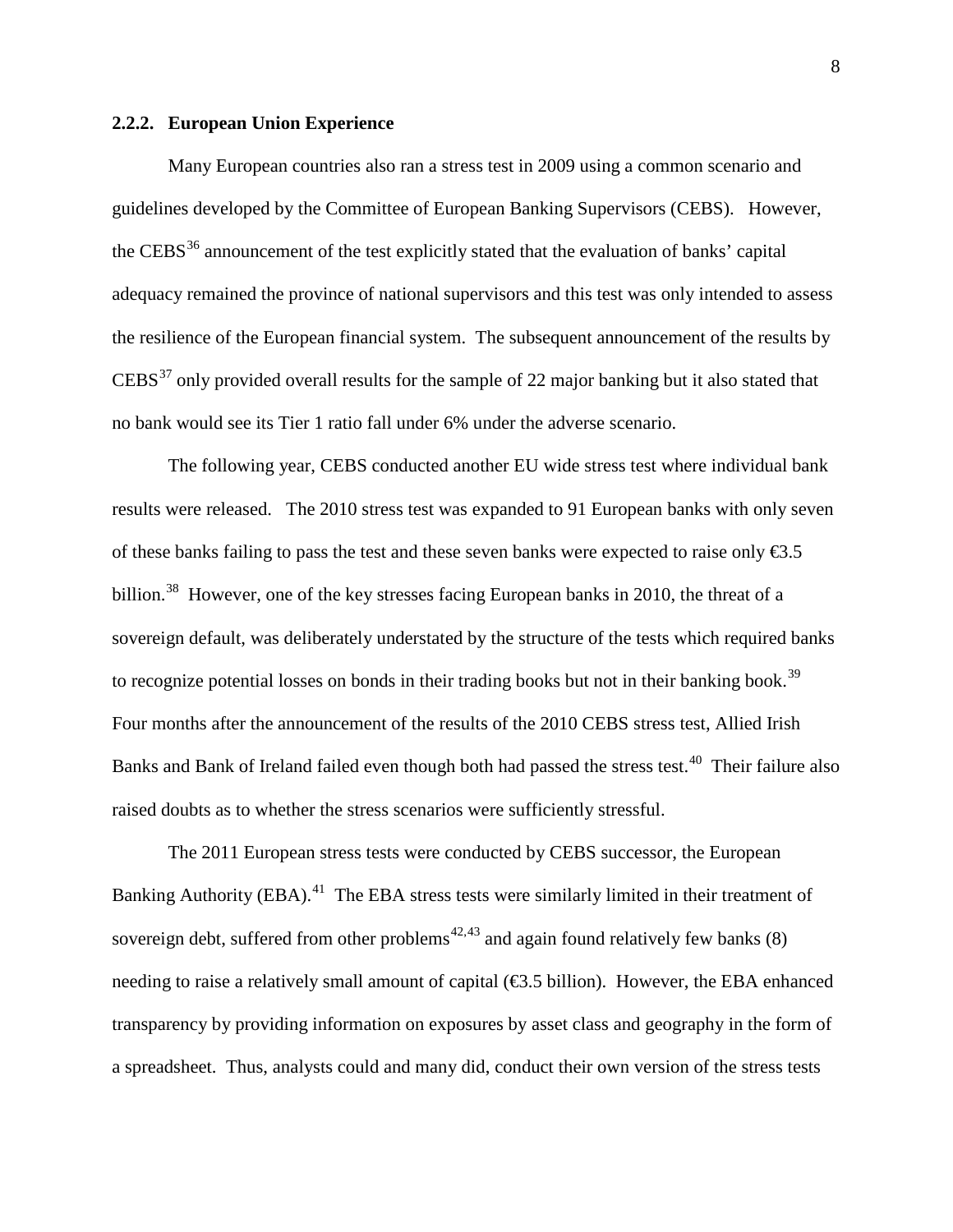using their preferred loss assumptions. The credibility of the official 2011 EBA results were undercut by reports that a bank which had passed the test, Dexia, required Belgian and French support in early October 2011.<sup>44</sup>

#### **3. Why Basel was not enough and how that lead to adoption of stress tests**

Basel II in particular is supposed to provide a 99.9% level of confidence at an annual level, that is that a bank will suffer losses in excess of its tier 1 and tier 2 capital only once in a thousand years. Such a 1000 year period would seem to capture even the "severely adverse" scenario used in the U.S. SCAP. Yet, the U.S. supervisors turned to SCAP rather than rely on Basel I or force its large commercial banks to immediately adopt Basel II. In order to understand why Basel was not enough and why stress tests were needed, one has to look at the construction of the two measures. The next two subsection examine each of the two measures in greater detail. The third section uses these details to explain what the stress tests did that the Basel ratios could not do.

#### **3.1. Basel ratios**

Despite their may differences, all versions of the Basel Capital ratios can be described as being unconditional static measures of capital adequacy with the risk adjustment occurring in the denominator (risk-weighted assets). The Basel ratios are static, unconditional measures in that they measure capital adequacy at a single point in time using a process to calculate the ratios that does not depend upon the expected future state of the economy. The Basel ratios use historical data to estimate the bank specific distribution of losses associated with various asset categories. These distributions are then used to estimate expected losses in the lower tail of the distribution.<sup>45</sup> The current portfolio positions are then summed using weights derived from the expected losses to calculate the denominator of the Basel ratios.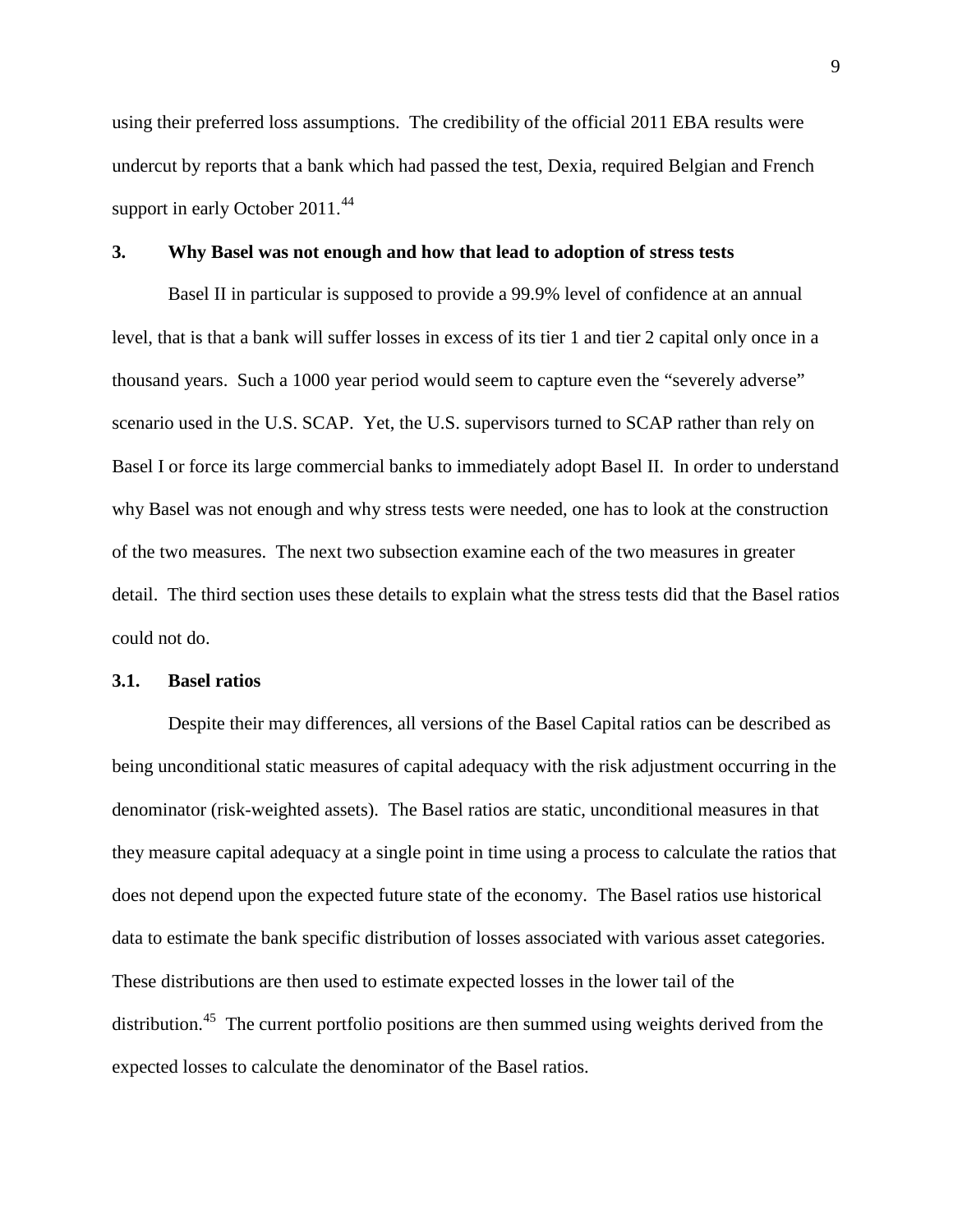The Basel ratios rely on the denominator for risk adjustment with the calculation of the measure of capital (the numerator) being relatively mechanical. The Basel capital accords provide definitions of the items to include in tier 1 capital (such as common equity and retained earnings) and to include in tier 2 capital (such as subordinated debt). The accords also provide for certain deductions from tier 1 capital (such as for certain intangible assets) and tier 2 capital (such as deductions to subordinated debt as it approaches maturity). However, the values of each of the items included in capital are taken directly from each bank's financial statements and hence are measured in a process that is independent of the process for calculating the Basel capital ratios.

#### **3.2. Stress tests**

In contrast, the stress tests are conditional dynamic measures with the risk adjustment occurring in the numerator (capital). A bank's stress tests begin with whatever ratio(s) are being used by its supervisor, which is to say that all of the EU and U.S. supervisory stress tests have begun with one or more of the Basel ratios. The stress test then becomes dynamic in that it measures the capital ratios at various points in time throughout the scenario. It is conditional in that the result of each stress test is conditional on an economic scenario specified prior to the start of the stress test.

The primary goal of a stress test is to project the capital ratios at the end of one or more periods. The EU and U.S. stress tests to date have focused on regulatory measures of capital which implicitly requires estimates of changes in the financial accounting value of capital given a specific scenario. In order to do so, scenario dependent estimates are needed of the financial accounting (or book) value of each bank's pre-provision net revenue (PPNR), its losses during the scenario, and planned capital distributions. The first step is to develop an economic scenario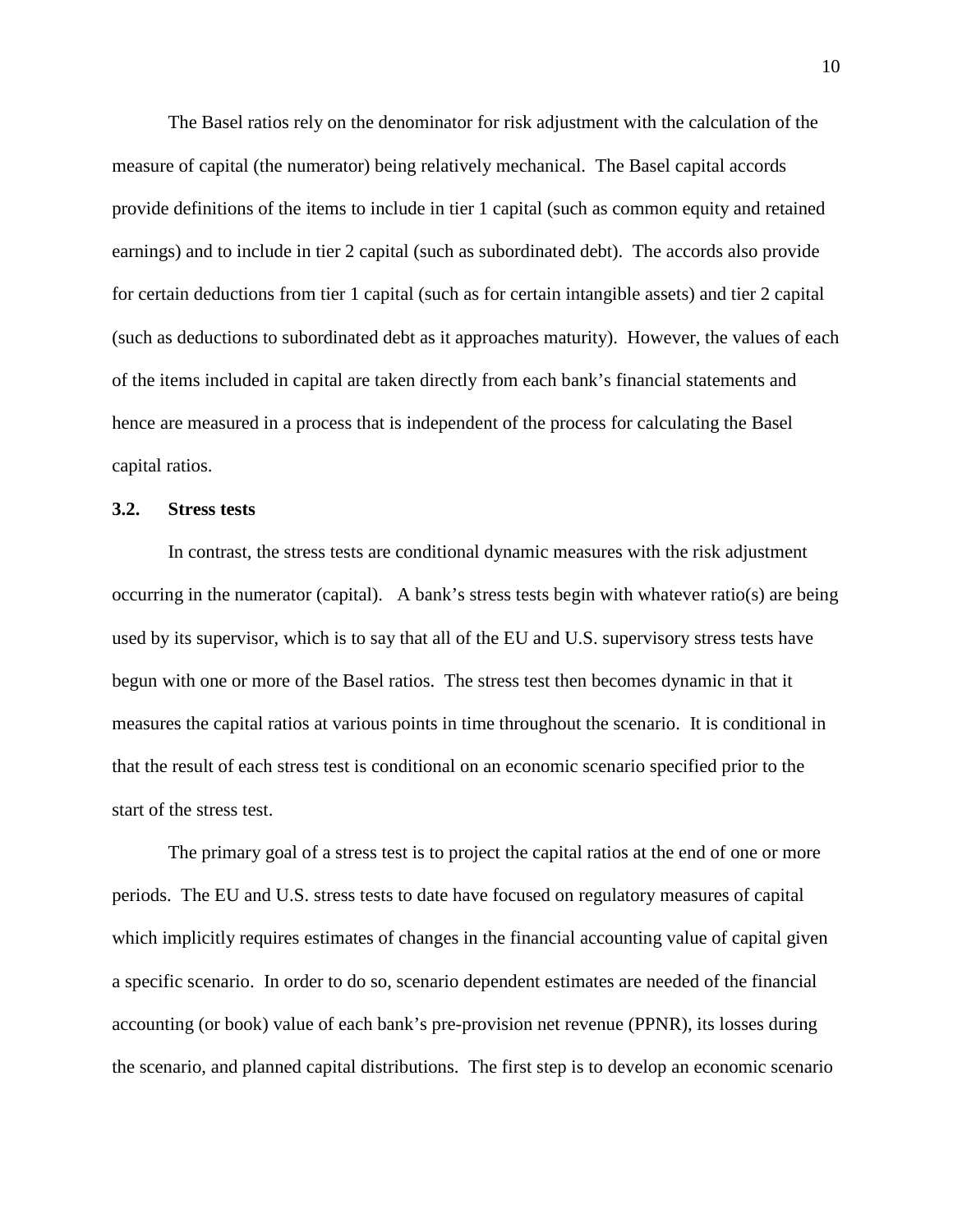containing the paths of key economic variables over the stress test horizon. Examples of such variables include unemployment, GDP growth rate and housing prices. Next, historic data are used to estimate models of the sensitivity of PPNR and of the losses in various parts of the portfolio to the economic variables in the scenario. Finally, the stress scenario and characteristics of the bank's portfolio are fed into the estimated models to project PPNR and losses. The projected losses and projected capital distribution are subtracted from PPNR to estimate each period's change in capital.<sup>[46](#page-20-14)</sup> The capital at the end of each period is then its value at the start of the next period.

#### **3.3. Comparison of measures**

The stress tests start with one or more of the Basel ratios, thus if Basel was not enough, the benefit of stress tests must lie in something stress tests do that the Basel ratios do not. The above discussion suggests two not mutually exclusive candidates for this something: (a) Basel relies on historic risk distributions whereas the stress tests use forward looking scenarios, and (b) Basel accepts accounting measures of capital whereas the stress tests allow capital to move up or down in response to the stress scenario.

Although the Basel' measures seek to provide enough capital to cover all but a one in a thousand year scenario, it relies on a combination of statistics and relatively recent history to determine how big the losses could be over the next one thousand years. If economic conditions have been relatively benign, as happened in the "Great Moderation," statistical measures estimated from these data will predict that the one in a thousand year estimated losses are not going to be very large.

Supervisory stress tests, however, allow the supervisors to specify the conditions against which the banks' capital positions will be tested. This allows the supervisors to construct stress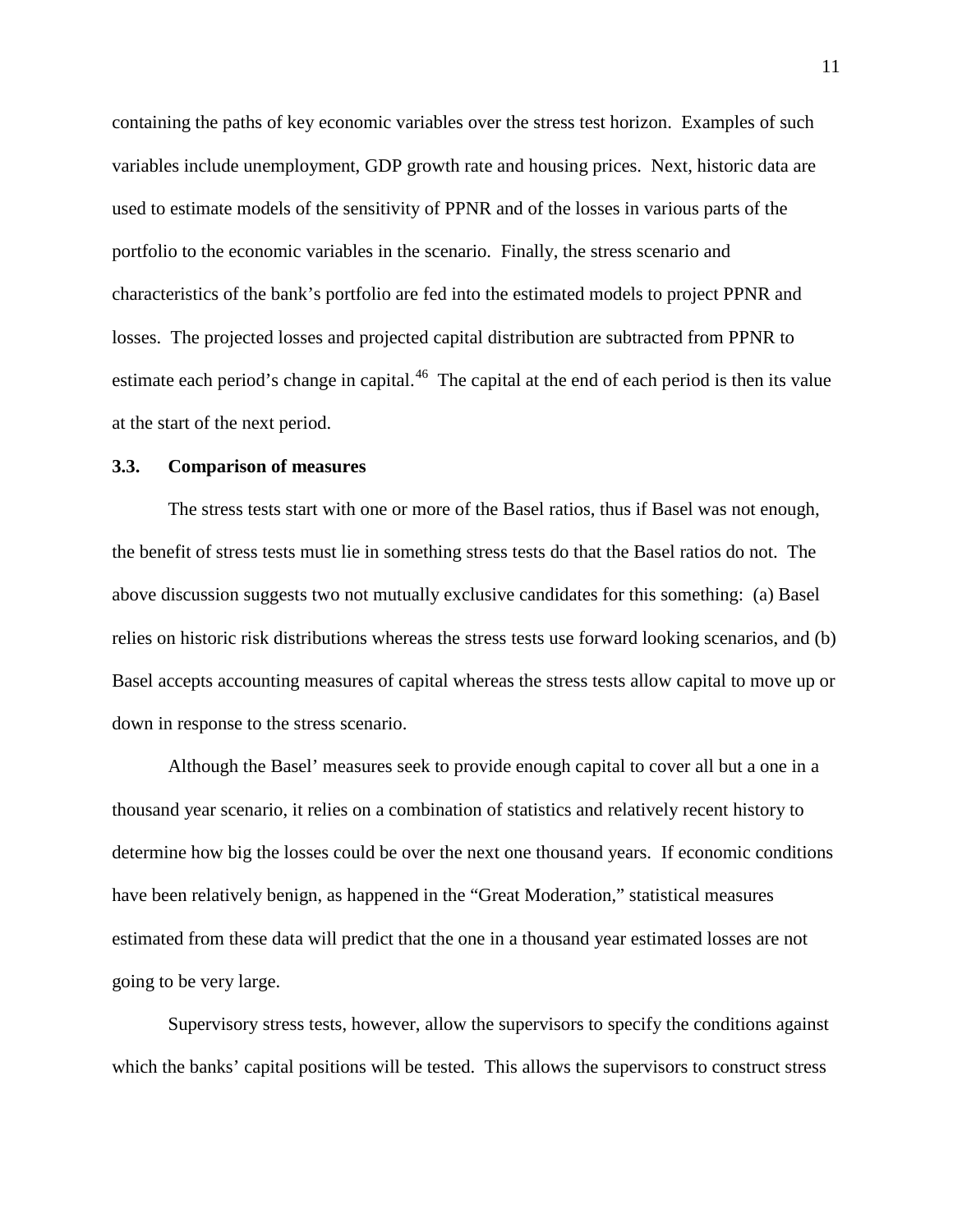scenarios that are not in the recent data and may not have been observed for decades such as a prolonged nationwide decrease in housing prices. Thus, it is plausible that the reason the Basel ratios were not enough is that despite its seemingly extremely high standards, that in practice it underestimated banks' risk exposure and, hence, their capital needs.

While underestimation of risk exposure may have been a contributory factor, it is not obvious that the severely adverse scenario in SCAP was as adverse as the scenarios that concerned investors. Indeed, Berner, Graseck and Tirupattur<sup>[47](#page-20-15)</sup> state that "The SCAP economic assumptions are realistic, but not especially adverse, in our view."

The other possibility is that the Basel ratios problem was their reliance on accounting measures of capital which might embed unrecognized losses in asset values. Although the stress tests as currently implemented also rely on accounting measures of capital, the longer time horizon of the stress tests can force a bank to eventually recognize its losses.

Bank asset values around the time of the stress tests were criticized as not fully reflecting losses in security valuations (such as not marking to market holdings in subprime mortgage backed securities and in collateralized debt obligations) or in their loan portfolios. The accounting standards at the time permitted banks to combine their own models with market inputs to estimate the price of an illiquid security (level 2) or even combine their models with at least some inputs reflecting management judgment (level 3). Some investors criticized level 3 valuations as not being "mark to market" but rather as being "mark to myth." Additionally, accounting standards required that a loss be "probable" based on events that have occurred up to the date of the statements before a lender could recognize a loan loss. The term "probable" is not well defined in the accounting standards, but Traub<sup>[48](#page-20-16)</sup> says that in practice "probable" was taken to mean an approximately 75 to 80 percent probability of loss.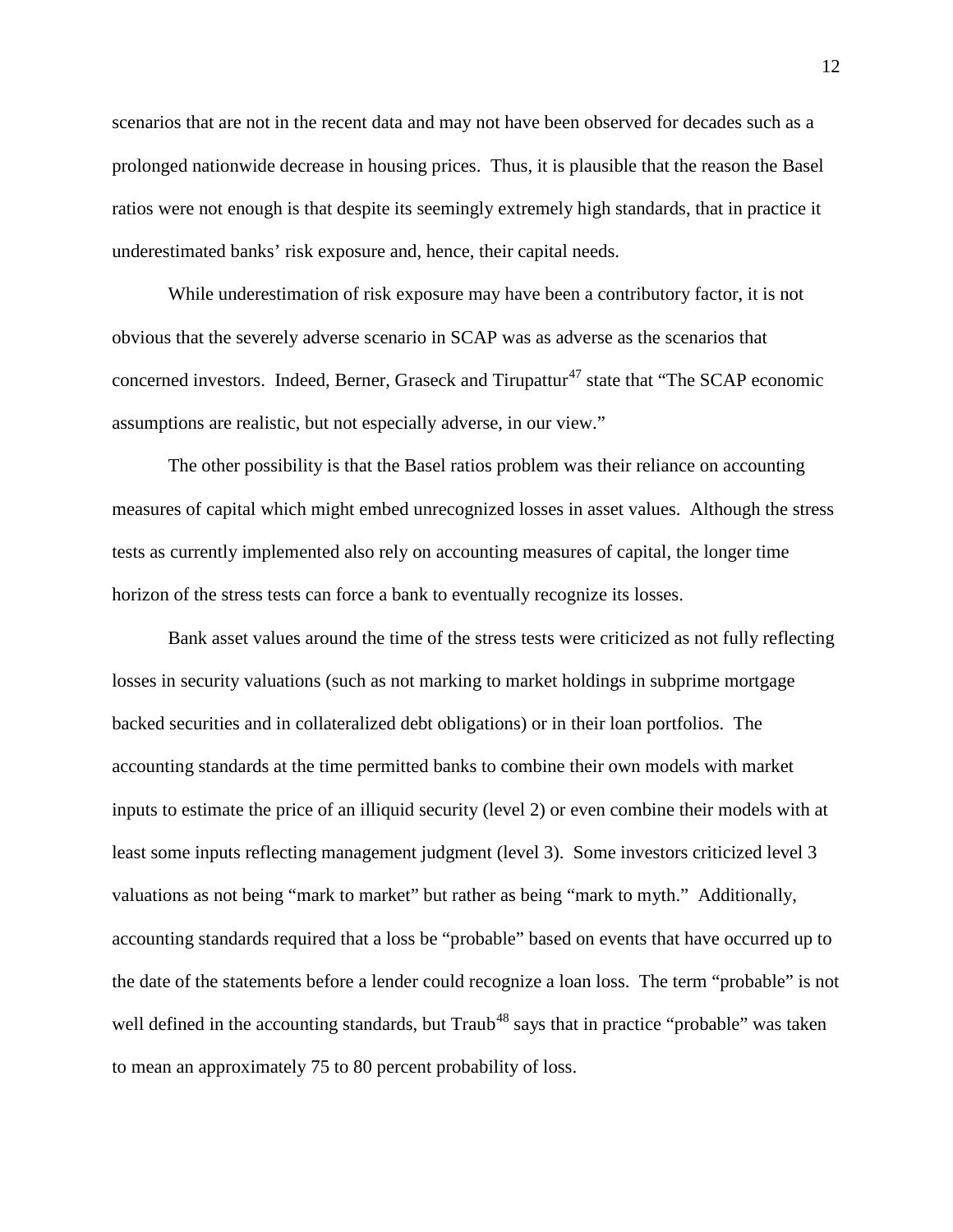Stress tests that are sufficiently long and stressful can "smoke out" losses that banks would not (and in the case of loan losses often could not) recognize in their current financial statements. As a result, stress tests could give investors a clearer picture of a bank's current condition and give supervisors a better idea how much more capital a bank needed to replace its recent losses.

The extent to which investors discounted banks' reported equity values may be seen by comparing the bank's capital ratios using book values with those calculated using market values of equity. Furlong<sup>[49](#page-20-17)</sup> and Haldane<sup>[50](#page-20-31)</sup> compared these two ratios and both found that capital ratios were generally far lower when measured with market values of equity.

Thus, theory provides two reasons why Basel was not enough. Evidence from that period provides strong support for the hypothesis that the Basel ratios relied on inflated estimates of capital. In contrast, the evidence suggests that even the severely adverse stress scenario tested by the U.S. was not at the low end of investors' expectations for the economy and, hence, that stress tests relative advantage in measuring risk was at most a secondary factor in their success.

#### **4. Will the Basel ratios remain inadequate and stress tests an appropriate fix?**

Stress tests proved valuable in resolving the last crisis in the U.S., but will they prove equally valuable in the next crisis? While the definitive answer will have to wait until the next crisis, there are a couple of reasons to think that the stress tests will not be as valuable. One reason is that the Basel ratios are likely to better measure capital in the next crisis. The prudential supervisors quickly identified and sought to repair a number of flaws in both the measures of risk and capital of Basel II. Moreover, the one flaw not addressed in the Basel Capital Accord process was the measures' reliance on accounting measures of capital. Fixing this problem was left to the accounting standard setting bodies, the Financial Accounting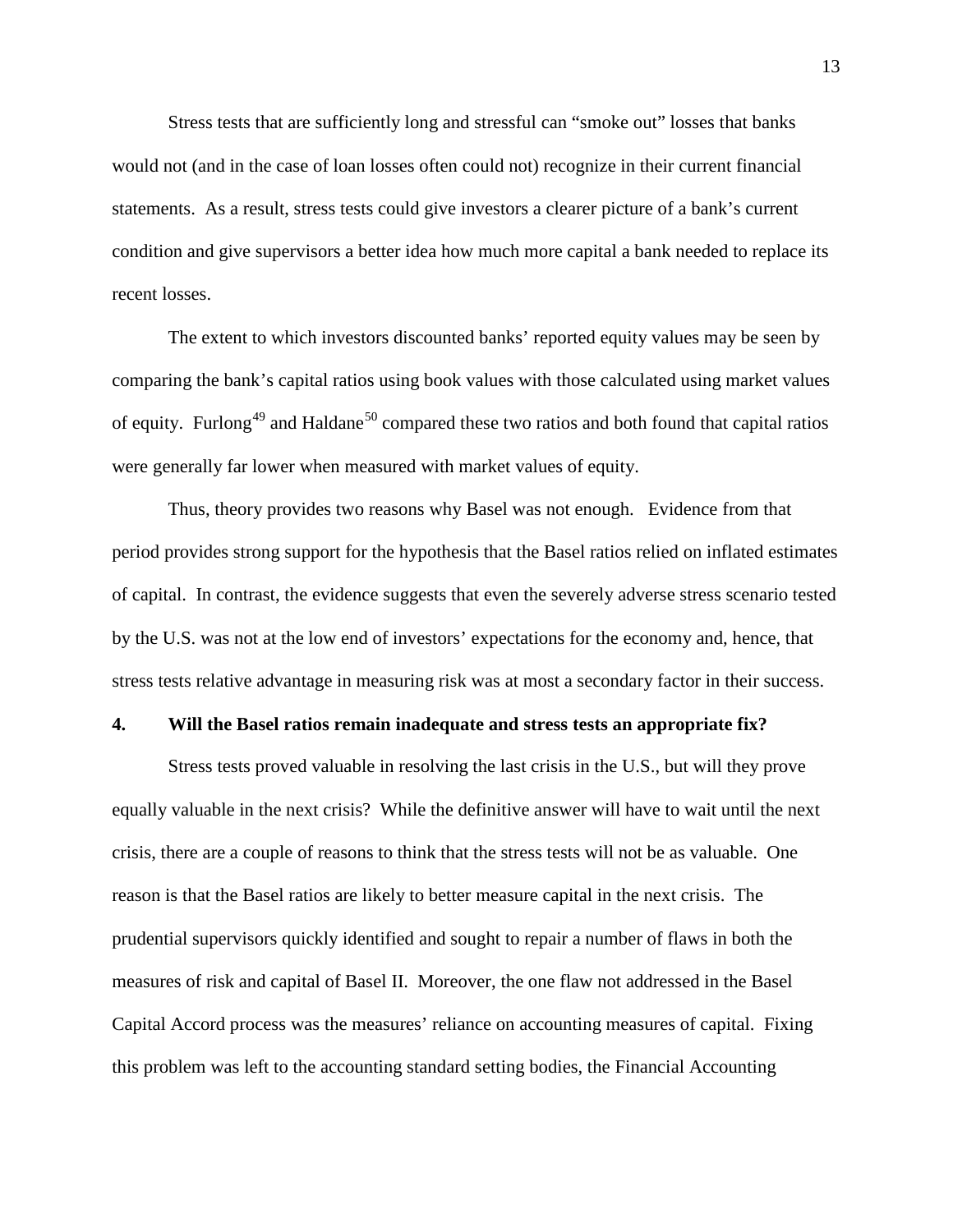Standards Board (FASB) in the U.S. and the International Accounting Standards Board (IASB) for the rest of the developed countries. Although the approaches taken by FASB and IASB are somewhat different, at least FASB's proposal would require far earlier recognition of credit losses than is the case under the current "probable" standard.<sup>[51](#page-20-32),[52](#page-20-20)</sup> To be sure, neither FASB's nor IASB's proposed changes would necessarily force banks to always make timely provision for deterioration in the value of their assets. Financial statements remain management's representation of the issuer's financial condition, with the result that the estimates of loan losses will continue to be based on management's judgments. Moreover, these changes relate exclusively to credit losses and will not address potential losses due to interest rate changes in the value of the loan portfolio. Nevertheless, the combination of changes in the calculation of the Basel ratios and the measurement of equity for financial accounting will likely reduce the value added of conducting stress tests in the next crisis.

Moreover, the effectiveness of stress tests is conditional upon the use of discretion by the supervisors in selecting the stress scenario. While stress tests can be designed to force recognition of economic losses, the EU experience show that stress tests can also be designed to avoid recognizing such losses. Thus, in order to evaluate the likely value added of stress tests in a future crisis, one needs to understand supervisory incentives when selecting the stress scenario. A comparison of the U.S. SCAP and CEBS 2011 stress tests highlights some of the more important supervisory incentives.

In formulating its stress scenario, the U.S. was in an almost ideal circumstance for effective use of a stress test to strengthen its financial system. The ability of the stress test to undermine confidence in U.S. banks was limited given that the runs after Lehman's failure in late 2008 had demonstrated that market participants lacked confidence in reported capital ratios.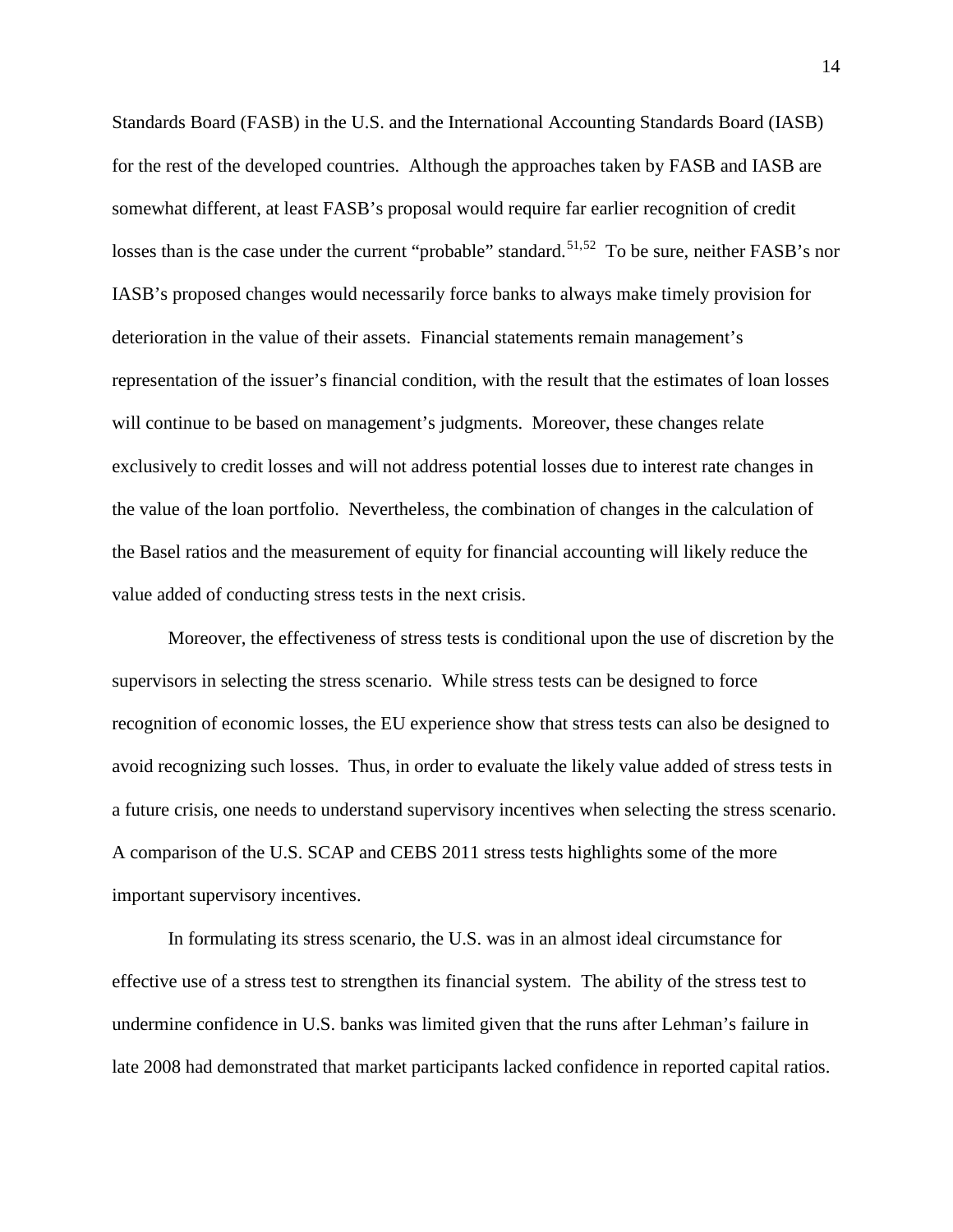Moreover, the U.S. supervisors had an acceptable plan for dealing with any revealed shortages with the passage of the Troubled Asset Relief Program (TARP) in 2008 and the allocation of part of the TARP funds to recapitalize banks.

In contrast, when the CEBS 2010 program took place the EU Member States had neither allocated funds to fill any revealed capital shortfalls nor made provisions to resolve systemically important banks that failed the test. The CEBS scenario also took place at a time when EU policymakers were unwilling to contemplate a scenario where the holders of the Member State's sovereign debt might suffer credit losses. Accordingly, the CEBS scenario allowed for "liquidity losses" in banks' holdings of sovereign debt in their trading books but not the larger potential credit losses in the sovereign debt held in the rest of their portfolios. Additionally, the EU wide scenario had to be translated into country specific scenarios that allowed supervisors design scenarios under which their banks would not need government support to cover revealed weaknesses.

Thus, the EU experience demonstrates that supervisors may not be willing to impose test scenarios that would raise concerns about their banks, especially, if supervisors do not have confidence in their ability to address revealed weaknesses. However, even if the mechanisms exist it is still possible that supervisors may be reluctant in some circumstances to impose scenarios that reveal problems. For example, suppose that the U.S. had been scheduled to hold stress test shortly before the collapse of Bear Stearns in March 2008. At that point, the absence of runs on large U.S. financial groups allowed supervisors to believe the U.S. might get through this period of financial difficulty if the weakened financial firms were given time to rebuild their capital on their own. However, if the supervisors had made banks apply a truly stressful scenario to their portfolios the results might have forced supervisors to take prompt action on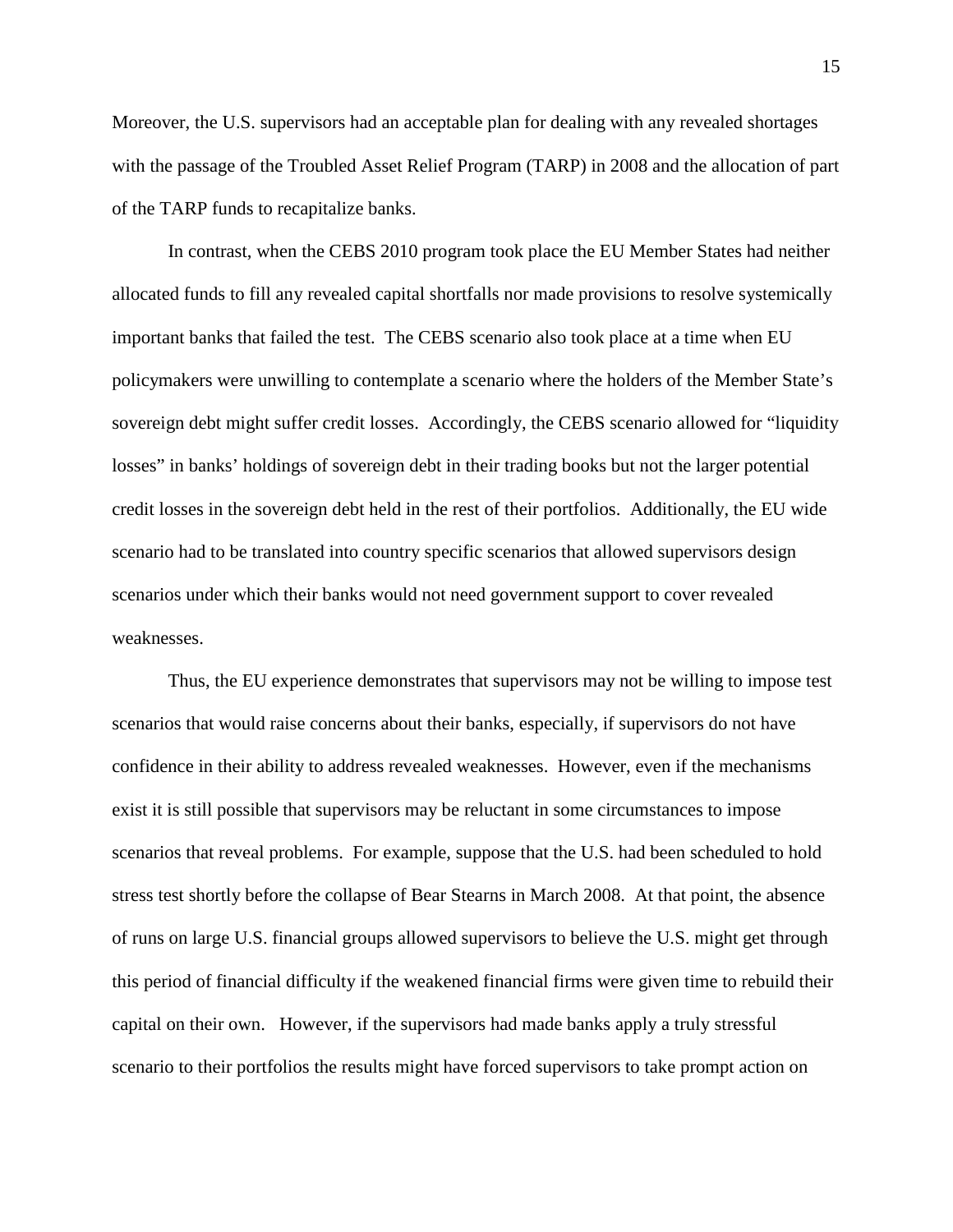revealed weaknesses or deal with runs on some large banks. Would supervisors have been willing to risk the possibility of undermining market confidence in some large banks on the basis of a stress scenario that might not happen? Of course, we will never know the answer to this counterfactual. However, one can say that it would take a brave supervisor to run such a risk, even if the supervisor had access to funds for a public recapitalization of undercapitalized banks or a credible resolution mechanism for banks that were run (neither of which existed in March 2008).

#### **6. Conclusion**

The Basel ratios failed to maintain investor confidence during the recent financial crisis. Although Basel II underestimated some risks, the bigger problem with the Basel II appears to have been largely lack of market confidence in asset valuations. Largely in response to this lack of confidence, the U.S. and the EU implemented stress tests. The U.S. supervisors had almost ideal incentives to run effective stress tests and the U.S. stress tests did help in restoring confidence. Many EU supervisors had strong incentives to avoid fully recognizing losses and as a result some large EU banks failed within months of having successfully passed their stress tests.

In response to the crisis, both bank supervisors and accounting standards setters have sought to address some of the flaws in Basel II. While these efforts are unlikely to completely solve the problems, they are likely to result in the supervisory capital ratios that more accurately reflect the true economic condition of the banks. Moreover, the conditions that contributed to the success of the U.S. stress tests may not be repeated in the next crisis, and anyway few would care to repeat the conditions leading up to the U.S. stress test. This suggests that if the stress tests are to justify the amount of resources currently required, at least in the amount of resources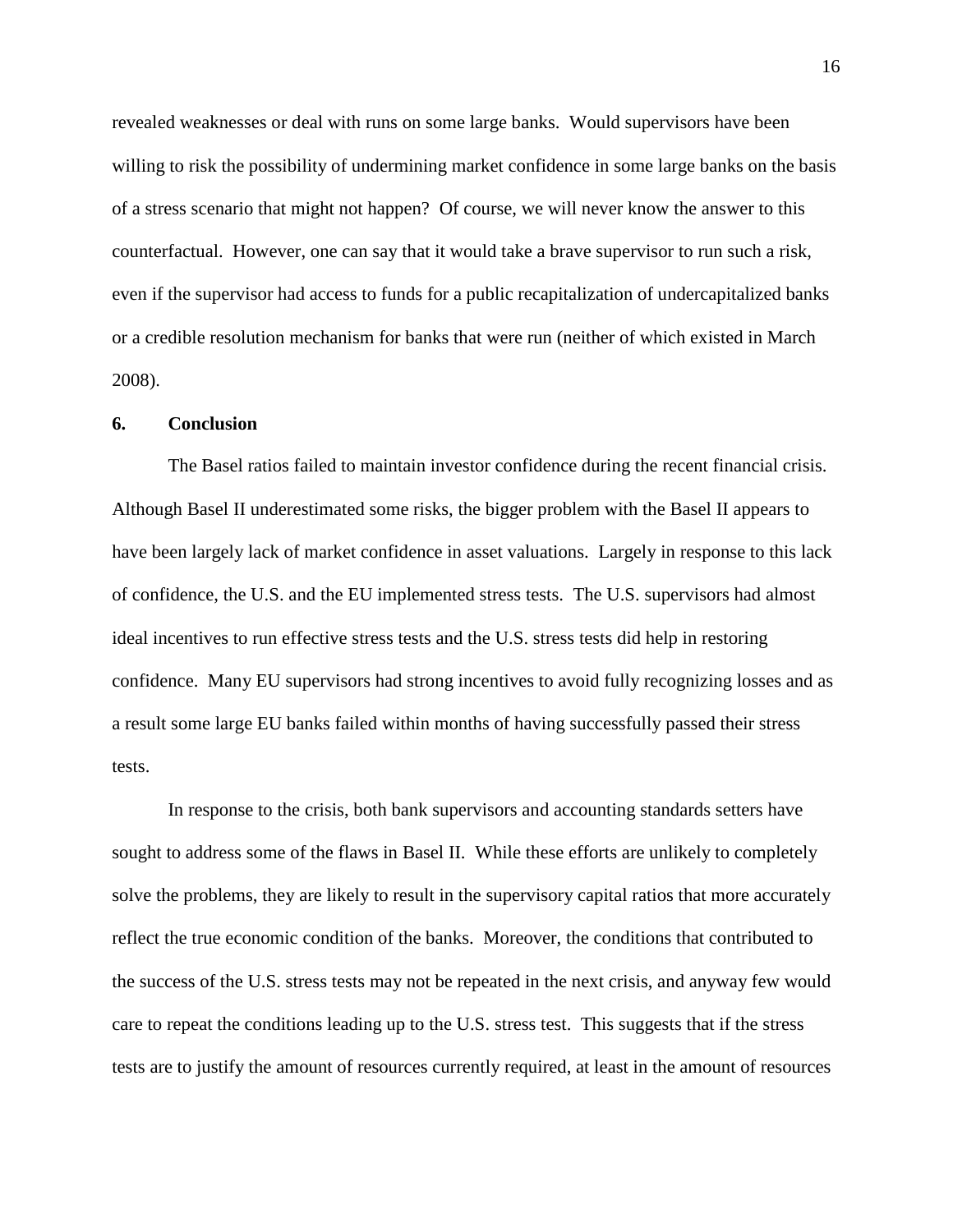invested by the U.S., that these tests must also serve some other functions. A companion piece discusses some of these functions.<sup>[53](#page-20-21)</sup>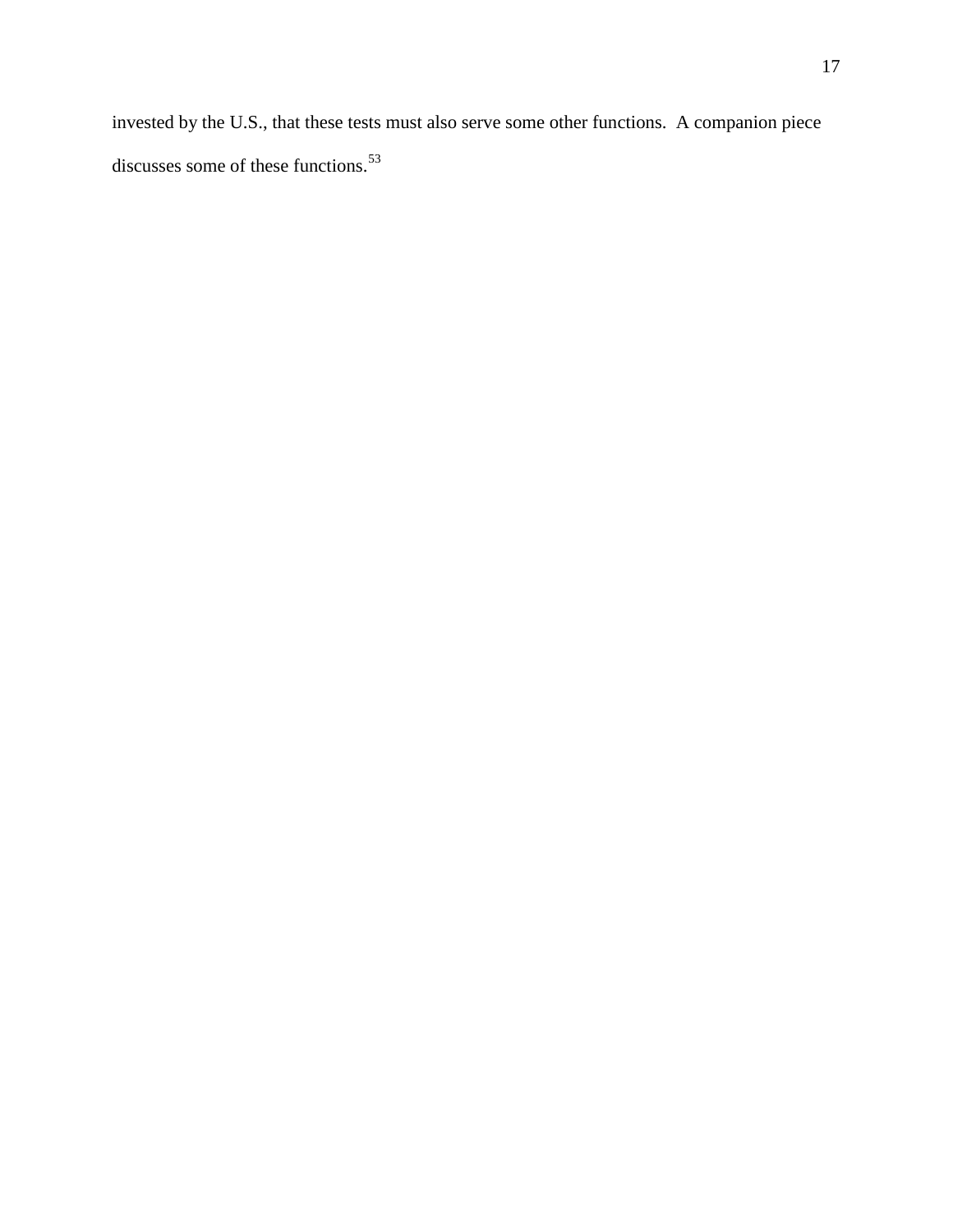<sup>3</sup> Furlong, F. (2011) Stress Testing and Bank Capital Supervision, FRBSF Economic Letter 2011-20, 27 June,

<span id="page-18-3"></span><span id="page-18-2"></span>[http://www.frbsf.org/publications/economics/letter/2011/el2011-20.html,](http://www.frbsf.org/publications/economics/letter/2011/el2011-20.html) accessed 16 May 2013.<br><sup>4</sup> Haldane, .G. (2011). Capital Discipline, Speech given at the American Economic Association, Denver, 9 January, http://www.ba

<span id="page-18-4"></span><sup>5</sup> Probably the biggest holdout to adopting Basel II was the United States (U.S.) which did not apply Basel II to its commercial banking organizations, but did to its investment banks.

<span id="page-18-5"></span> $<sup>6</sup>$  A possible explanation for the failures despite overall high capital ratios is that the losses in the failed banks were</sup> being masked by high overall capital ratios averaged across banks? Haldane<sup>4</sup> (2011) also considers this possibility using an 8 percent cutoff for distress to give the Tier 1 ratio a chance. What he finds for his sample of globally important is that this cutoff produces Type 1 errors (false positive) of 50 percent and Type 2 errors (missed crisis) of 43 percent. A concrete example of a firm failing with high Basel ratios is Lehman with a tier 1 capital ratio of 11.6 percent is provided by Johnson, S. and Kwak, J. (2010) Capital Requirements Are Not Enough. Economix, New York Times, 1 April[, http://economix.blogs.nytimes.com/2010/04/01/capital-requirements-are-not-enough/,](http://economix.blogs.nytimes.com/2010/04/01/capital-requirements-are-not-enough/)  accessed 16 May 2013.

<sup>7</sup> United States Treasury (2008) Treasury Announces TARP Capital Purchase Program Description, (October 14), [http://www.treasury.gov/press-center/press-releases/Pages/hp1207.aspx,](http://www.treasury.gov/press-center/press-releases/Pages/hp1207.aspx) accessed 30 June, 2013 summarizes a variety of conditions including: (a) the capital injections took the form of senior preferred stock that paid cumulative dividends at a rate of 5 percent per year. (b) The senior preferred stock could not be redeemed within the first three years unless the banking organization made a qualified equity offering of a least 25 percent of the issue price of the senior preferred. (c) Senior executive officers were subject to limits on their compensation. (d)

The banking organization was also required to issue warrants on its common stock to the U.S. Treasury.<br><sup>8</sup> Bernanke, B.S. (2013). Stress Testing Banks: What Have We Learned? Speech given the Federal Reserve Bank

of Atlanta's Financial Markets Conference, 8 April,<br>http://www.federalreserve.gov/newsevents/speech/bernanke20130408a.htm, accessed 16 May 2013.

 $\frac{1}{9}$  Peristiani, S., Morgan, D.P., and Savin V. (2010) The Information Value of the Stress Test and Bank Opacity. Federal Reserve Bank of New York Staff Report no. 460, July,<br>http://www.newyorkfed.org/research/staff\_reports/sr460.pdf, accessed 16 May 2013.

 $\frac{10}{10}$  In the early 1900s that several U.S. state banking supervisors adopted a requirement that the capital-to-totaldeposits ratio must be no less than 10 percent. This use of this ratio lapsed during World War II. After the war, U.S. federal supervisors adopted various measures as guidelines for evaluating bank capital . The Swiss Banking Law of May 1972 set a minimum capital-deposit ratio. See Orgler, Y.E. and Wolkowitz, B. (1976) Bank Capital. New York: Van Nostrand Reinhold Company.

<sup>11</sup> Marcus, A.J., (1983) The Bank Capital Decision: A Time Series--Cross Section Analysis, Journal of Finance, 38(4): 1217-1232.

<sup>12</sup> Wall, L.D. (1989) Capital Requirements for Banks: A Look at the 1981 and 1988 Standards. Federal Reserve Bank of Atlanta Economic Review (March/April): 14–29.

 $^{13}$  Kapstein, E.B. (1991) Supervising International Banks: Origins and Implications of the Basle Accord. Princeton University Essays in International Finance No. 185, December,<br>http://www.princeton.edu/~ies/IES\_Essays/E185.pdf, accessed 17 May 2013.

 $\overline{a}$ 

<sup>14</sup> See Kapstein in reference 13.<br><sup>15</sup> Basel Committee on Banking Supervision (1988) International Convergence of Capital Measurement and Capital Standards, July,  $\frac{http://www.bis.org/public/cbs04a.pdf}{http://www.bis.org/public/cbs04a.pdf}$ , accessed 28 August 201

<sup>16</sup> Basel Committee on Banking Supervision (2004). International Convergence of Capital Measurement and Capital Standards: A Revised Framework, June, http://www.bis.org/publ/bcbs107.pdf, accessed 17 May 2013.

Standards: A Revised Framework, June, 1996, 1996.<br>
<sup>17</sup> Basel Committee on Banking Supervision (2010). Basel III: A global regulatory framework for more resilient banks and banking systems, December,  $\frac{http://www.bis.org/publicb>189~dec201$ 

 $^{18}$  Committee on the Global Financial System (2000) Stress testing by large financial institutions: current practice and aggregation issues, April[, http://www.bis.org/publ/cgfs14.pdf,](http://www.bis.org/publ/cgfs14.pdf) accessed 17 May 2013.

<span id="page-18-0"></span><sup>&</sup>lt;sup>1</sup> Basel Committee on Banking Supervision (2009). History of the Basel Committee and its Membership, August,  $\frac{http://www.bis.org/bobs/history.pdf}{http://www.bis.org/bobs/history.pdf}$ , accessed 16 May 2013.

<span id="page-18-1"></span>Although the United States (U.S.) commercial bank supervisors were still using Basel I in 2007, the other major supervisors including those supervising investment banks in the U.S. and banks of all types in the European Union (EU) had switched to Basel II.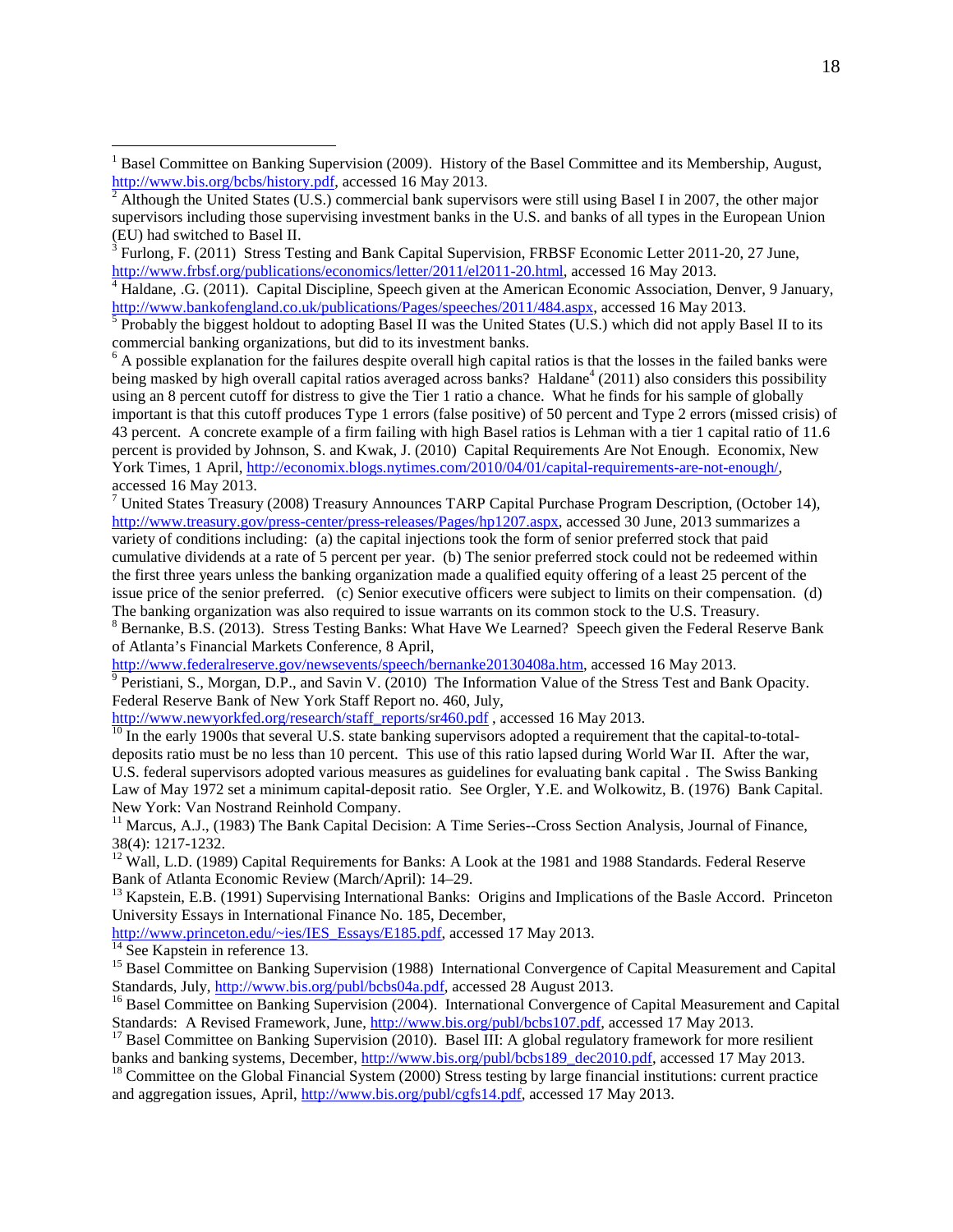<sup>19</sup> Basel Committee on Banking Supervision (1996) Overview of the Amendment to the Capital Accord to

<sup>25</sup> Board of Governors of the Federal Reserve System (2009) The Supervisory Capital Assessment Program: Overview of Results, 7 May, [http://www.federalreserve.gov/newsevents/speech/bcreg20090507a1.pdf,](http://www.federalreserve.gov/newsevents/speech/bcreg20090507a1.pdf) accessed 17 May 2013.

<sup>26</sup> Board of Governors of the Federal Reserve System (2009) Press Release, 9 November,  $\frac{http://www.federalreserve.gov/newsevents/press/bcreg/20091109a.htm}{http://www.federalreserve.gov/newsevents/press/bcreg/20091109a.htm}$ , accessed 3 July 2013.

 $\frac{1}{27}$  Board of Governors of the Federal Reserve System (2011) Comprehensive Capital Analysis and Review: Objectives and Overview , 18 March[, http://www.federalreserve.gov/newsevents/press/bcreg/bcreg20110318a1.pdf,](http://www.federalreserve.gov/newsevents/press/bcreg/bcreg20110318a1.pdf)  accessed 17 May 2013.

<span id="page-19-0"></span><sup>28</sup> Board of Governors of the Federal Reserve System (2011) Federal Reserve System Comprehensive Capital Analysis and Review, 22 November[, http://www.federalreserve.gov/newsevents/press/bcreg/bcreg20111122d1.pdf,](http://www.federalreserve.gov/newsevents/press/bcreg/bcreg20111122d1.pdf) accessed 17 May 2013.

<sup>29</sup> Board of Governors of the Federal Reserve System (2012) Comprehensive Capital Analysis and Review 2013: Summary Instructions and Guidance, 9 November,<br>http://www.federalreserve.gov/newsevents/press/bcreg/bcreg20120313a1.pdf, accessed 17 May 2013.

<span id="page-19-1"></span> $\frac{30}{30}$  See BOGRFS reference in 28.<br><sup>31</sup> See Bank of America Corporation's filing of a Form 8-K with the U.S. Securities and Exchange Commission.

The is available at <http://www.sec.gov/Archives/edgar/data/70858/000095012311027957/g26572e8vk.htm> (Accessed on 17 May 2013).

<span id="page-19-2"></span> $32$  Board of Governors of the Federal Reserve System (2012) Comprehensive Capital Analysis and Review 2012: Methodology and Results for Stress Scenario Projections, 13 March,<br>http://www.federalreserve.gov/newsevents/press/bcreg/bcreg20120313a1.pdf, accessed 17 May 2013.

<span id="page-19-3"></span> $\frac{33}{33}$  Board of Governors of the Federal Reserve System (2013) Dodd-Frank Act Stress Test 2013:

 $\overline{a}$ 

Supervisory Stress Test Methodology and Results, March,<br>http://www.federalreserve.gov/newsevents/press/bcreg/dfast 2013 results 20130314.pdf, accessed 17 May 2013.

<span id="page-19-4"></span><sup>34</sup> Board of Governors of the Federal Reserve System (2011) Federal Reserve System Capital Plan Review: Summary Instructions and Guidance 22 November,<br>http://www.federalreserve.gov/newsevents/press/bcreg/bcreg20111122e1.pdf, accessed 17 May 2013.

 $\frac{35}{35}$  This regulation may also be found at Title 12, Section 252 of the Code of Federal Regulations or 12 CFR 252.<br><sup>36</sup> Committee of European Banking Supervisors (2009) CEBS's statement on stress testing exercise, M

[http://www.eba.europa.eu/EU-wide-stress-testing/2009/CEBS-statement-on-stress-testing-exercise.aspx,](http://www.eba.europa.eu/EU-wide-stress-testing/2009/CEBS-statement-on-stress-testing-exercise.aspx) accessed 17 May 2013.

<sup>37</sup> Committee of European Banking Supervisors (2009) CEBS'S Press Release on the Results of the EU-Wide Stress Testing Exercise, 1 October, [http://www.eba.europa.eu/getdoc/629d8941-3f2a-4a7c-a180-](http://www.eba.europa.eu/getdoc/629d8941-3f2a-4a7c-a180-c68208f8b005/CEBS-2009-180-Annex-2-%28Press-release-from-CEBS%29.aspx)

[c68208f8b005/CEBS-2009-180-Annex-2-%28Press-release-from-CEBS%29.aspx,](http://www.eba.europa.eu/getdoc/629d8941-3f2a-4a7c-a180-c68208f8b005/CEBS-2009-180-Annex-2-%28Press-release-from-CEBS%29.aspx) accessed 17 May 2013. <sup>38</sup> Committee of European Banking Supervisors (2010) Aggregate outcome of the 2010 EU wide stress test exercise

coordinated by CEBS in cooperation with the ECB, 23 July,

[http://eba.europa.eu/cebs/media/2010Stress/Summaryreport.pdf,](http://eba.europa.eu/cebs/media/2010Stress/Summaryreport.pdf) accessed 16 May 2013.

<sup>39</sup> Blundell-Wignall, A. and Slovik P. (2010) The EU Stress Test and Sovereign Debt Exposures, OECD Working Papers on Finance, Insurance and Private Pensions, No. 4. OECD Financial Affairs Division, http://www.oecd.org/finance/financial-markets/45820698.pdf, accessed 24 August 2013.

 $\frac{40}{40}$  Treanor, J. (2010) Faith in European banks shaken by stress test doubts The Guardian, 23 November, [http://www.guardian.co.uk/business/2010/nov/23/europeanbanks-banking,](http://www.guardian.co.uk/business/2010/nov/23/europeanbanks-banking) accessed 16 May 2013.

Incorporate Market Risks, January, [http://www.bis.org/publ/bcbs23.pdf,](http://www.bis.org/publ/bcbs23.pdf) accessed 17 May 2013.<br><sup>20</sup> Committee on the Global Financial System (2001) A survey of stress tests and current practice at major financial institution

<sup>&</sup>lt;sup>21</sup> Committee on the Global Financial System (2005) Stress testing at major financial institutions: survey results and practice, January, http://www.bis.org/publ/cgfs24.pdf, accessed 17 May 2013.

<sup>&</sup>lt;sup>22</sup> Geithner, T. (2009) Secretary Geithner Introduces Financial Stability Plan, U.S. Department of the Treasury Press<br>Release, 10 February, http://www.treasury.gov/press-center/press-releases/Pages/tg18.aspx, accessed 17

<sup>&</sup>lt;sup>23</sup> U.S. BHCs that are subsidiaries of foreign banking groups, such as Deutsche Bank's Taunus Corporation, have not been subject to the U.S. stress tests.

 $^{24}$  Board of Governors of the Federal Reserve System (2009) The Supervisory Capital Assessment Program: Design and Implementation, 24 April, [http://www.federalreserve.gov/bankinforeg/bcreg20090424a1.pdf,](http://www.federalreserve.gov/bankinforeg/bcreg20090424a1.pdf) accessed 17 May 2013.